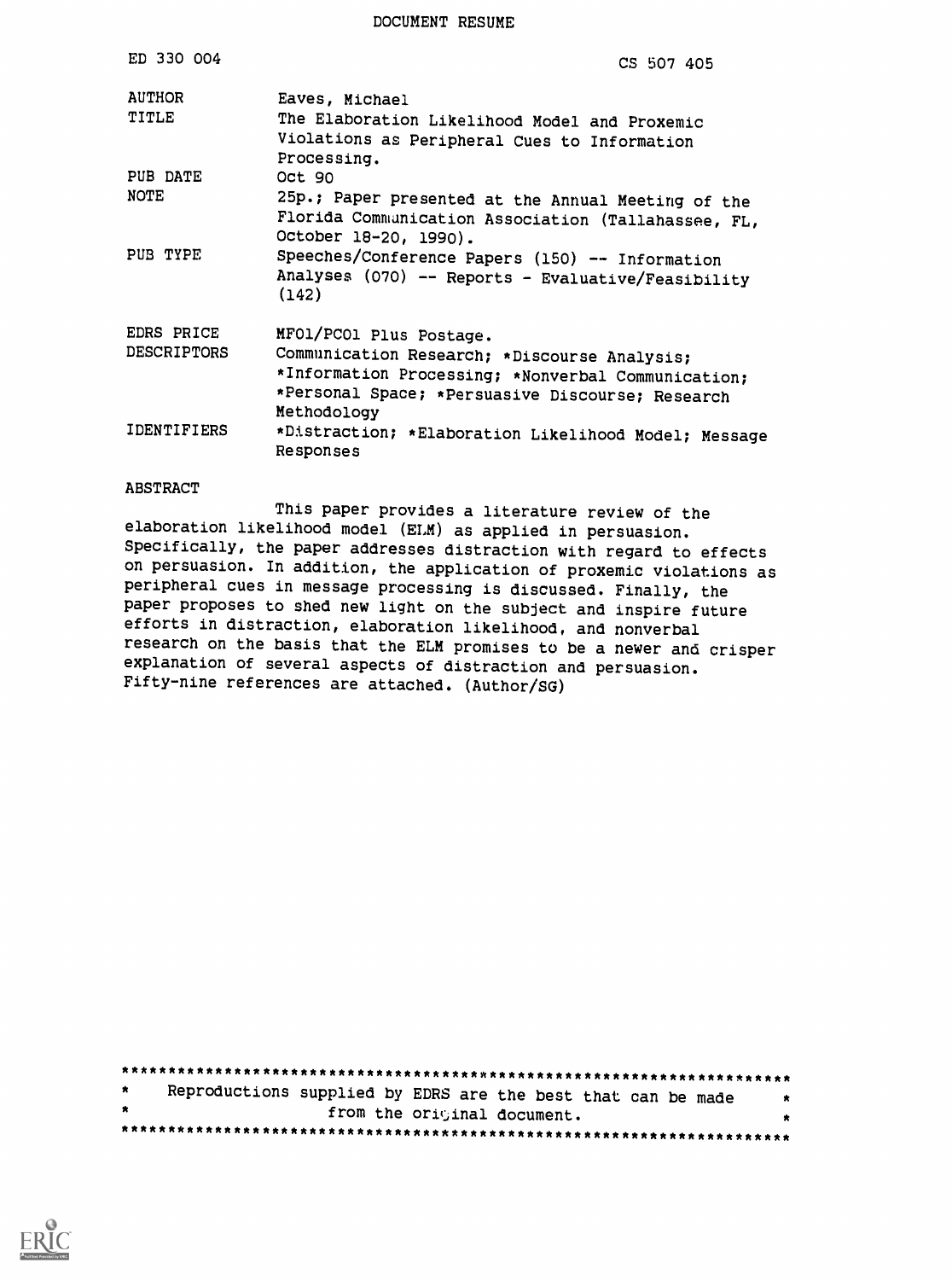$\mathbf{1}$ 

 $\rightarrow$ 

The Elaboration Likelihood Model and Proxemic ViBlations as Peripheral Cues to Information Processing

> Michael Eaves Department of Communication Florida State University

# BEST COPY AVAILABLE

Presented at the 1990 Convention of the FCA

in the Student Section

"PERMISSION TO REPRODUCE THIS MATERIAL HAS BEEN GRANTED BY しん

Michael Carres held in Tallahassee, Fl. on October 18-20, 1990

 $2\overline{2}$ 

TO THE EDUCATIONAL RESOURCES INFORMATION CENTER (ERIC)."

U S. OFPARTMENT OF EDUCATION (Office of Educational Reserve than dimprovement) EDUCATION/4 RE SOURCES INFORMATION CENTER (ERIC)

**K**This document has been reproduced as  $\frac{1}{2}$ 

feproductIOn Quality - --

Points of view or opinions stated in this docu:<br>ment: do. not: necessarily: represent: official<br>OE HI position or policy

Running Head: THE ELABORATION LIKELIHOOD MODEL Computing at



 $707$ 

 $\mathsf{C}$ D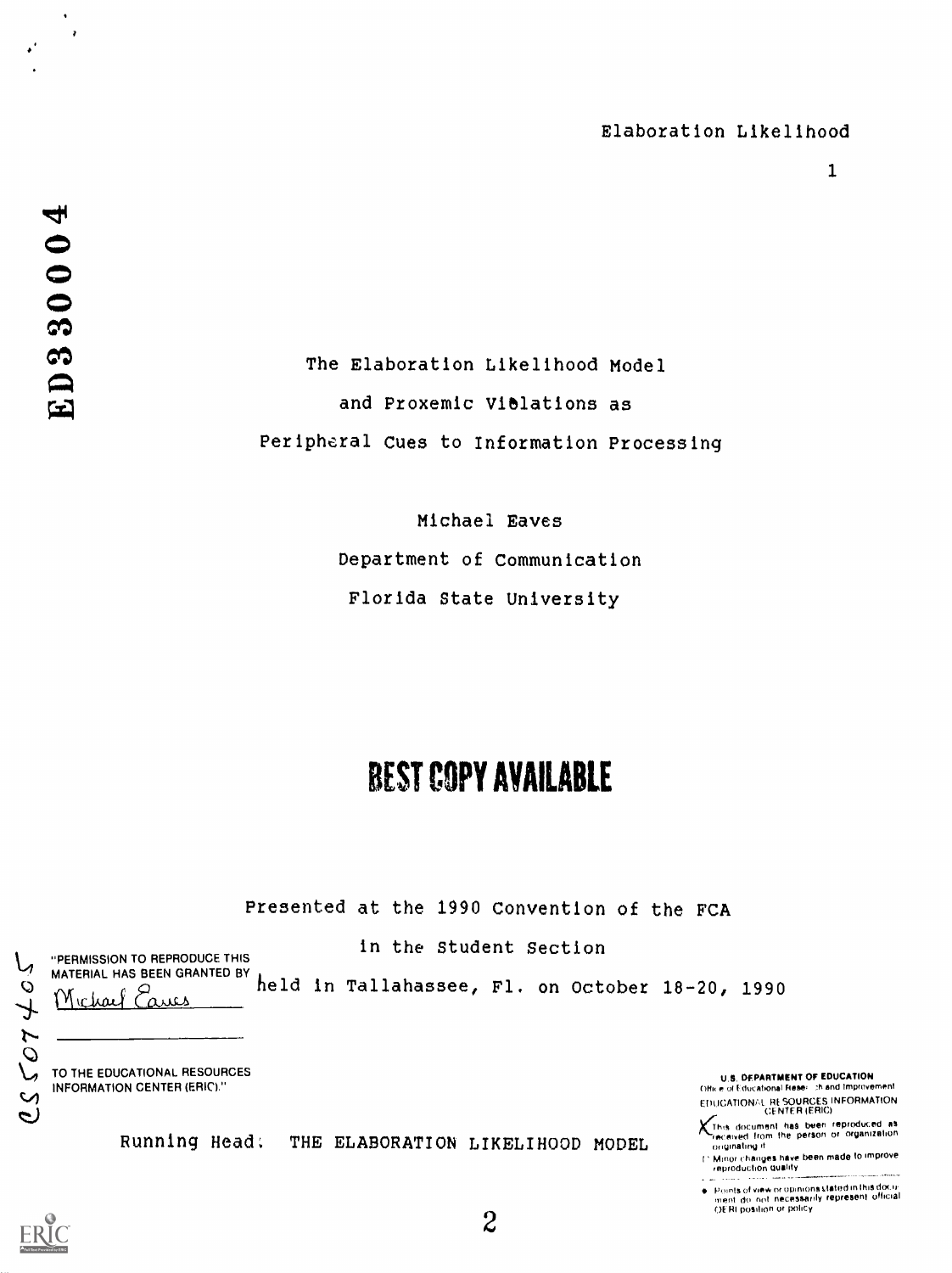2

# Abstract

This paper provides a literature review of the elaboration likelihood model (ELM) as applied in persuasion. Specifically, distraction is addressed with regard to effects on persuasion. In addition, the application of proxemic violations as peripheral cues in message processing is discussed. Finally, this paper hopes to shed new light and inspire future efforts in distraction, elaboration likelihood and nonverbal research.

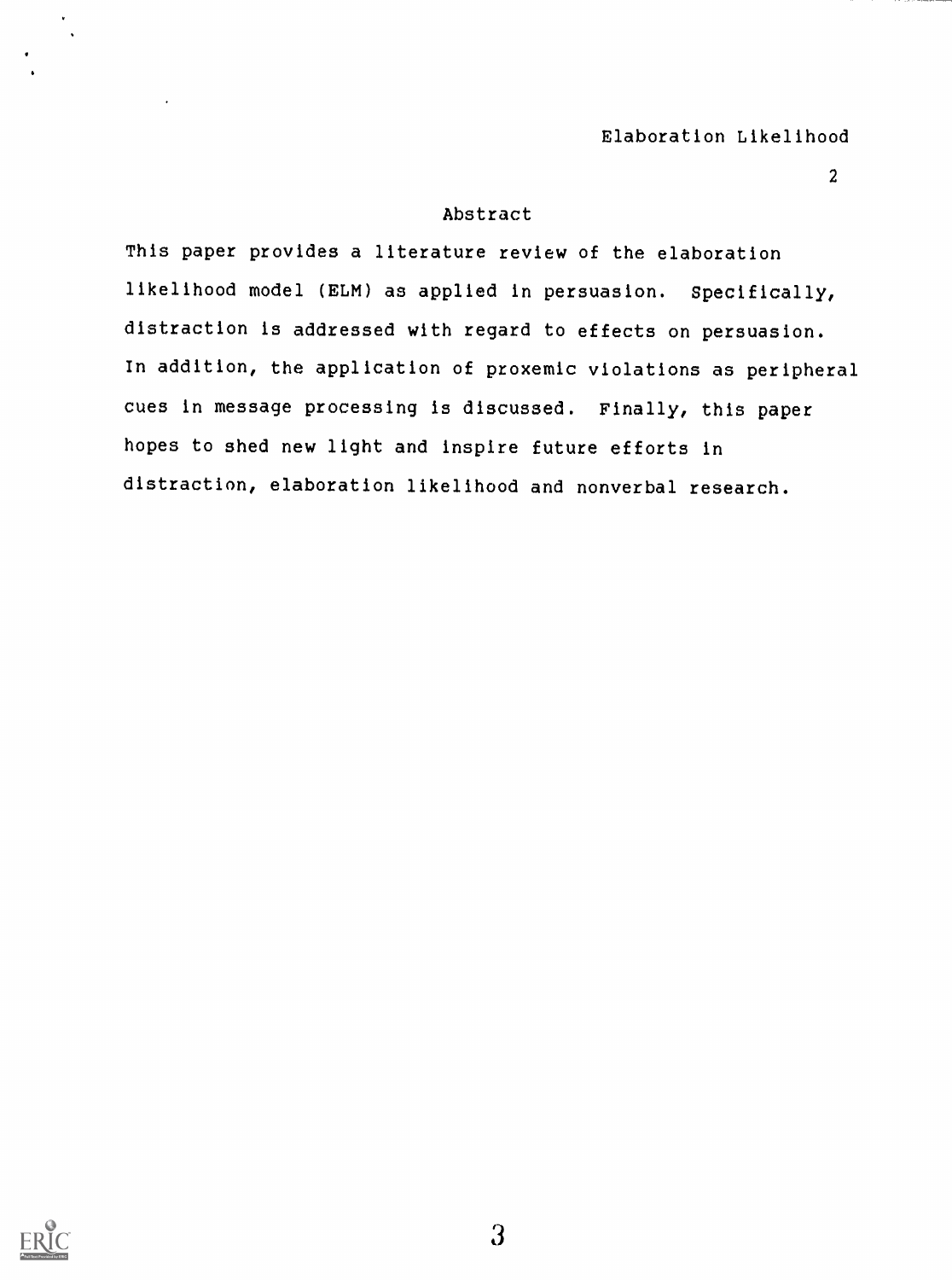3

The Elaboration Likelihood Model and Proxemic Violations as Peripheral Cues to Information Processing

Throughout the later half of the twentieth century, communication and psychology scholars have been interested in the persuasion process. There have been, however, many contradictions in persuasion research. This paper has several purposes: 1) to illustrate the current dilemma faced in the distraction and persuasion literature; 2) to illustrate the effect of proxemic violations acting as distractions; 3) to explain the application of the Elaboration Likelihood Model (ELM) in distraction research; 4) to argue for the application of proxemic violations as peripheral cues in message processing; and 5) to shed new light on distraction, elaboration likelihood, and nonverbal research.

# CURRENT DILEMMA IN DISTRACTION RESEARCH History of Distraction Research

The authors of the distraction hypothesis state that if a distraction is present when a person is exposed to a persuasive message, then he or she will focus more on the distraction than on the message. The distraction interferes with the subject's subvocal argument against the message. Most studies present a counterattitudinal message, the receiver sub-vocally opposes the message at a conscious or sub-conscious level, the distraction

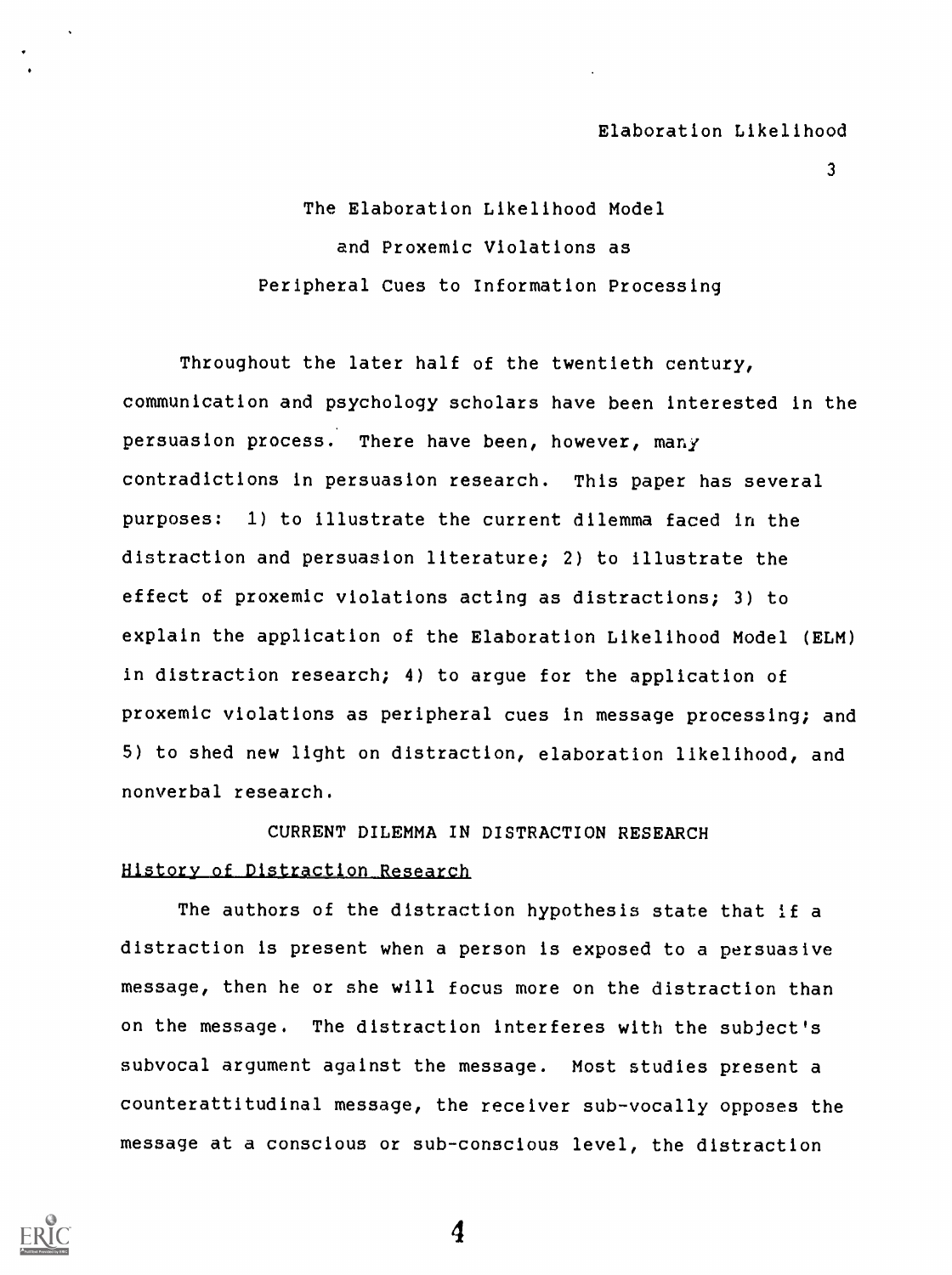4

interferes with counterargument development, and the receiver builds less information countering the message. One major problem with distraction research is that researchers cannot agree about the effect of thought disruption upon message acceptance.

Festinger and Maccoby (1964) conducted one of the first studies about the effect of distraction upon persuasion. The experimenters delivered an anti-fraternity message to fraternity members. The control group viewed an anti-fraternity film. On the other hand, the manipulated group viewed an irrelevant film about an award-winning painter while only listening to the antifraternity message. The manipulated group was distracted since they were unable to watch the anti-fraternity film but only listened to it. Because they could not generate as many counterarguments, subjects in the manipulated group, as expected, expressed more opinion change.

In a supporting study, Kiesler and Mathog (1968) suggest that attitude change should be greater when the source is credible during distraction. The extent to which distraction increases attitude change should depend upon the degree of attributed credibility.

These viewpoints on distraction and persuasion prompted harsh criticism. McGuire (1966) criticized Festinger and Maccoby's work for ignoring learning theory. McGuire believed that distraction would interfere with message processing by

 $\mathfrak{S}$ 

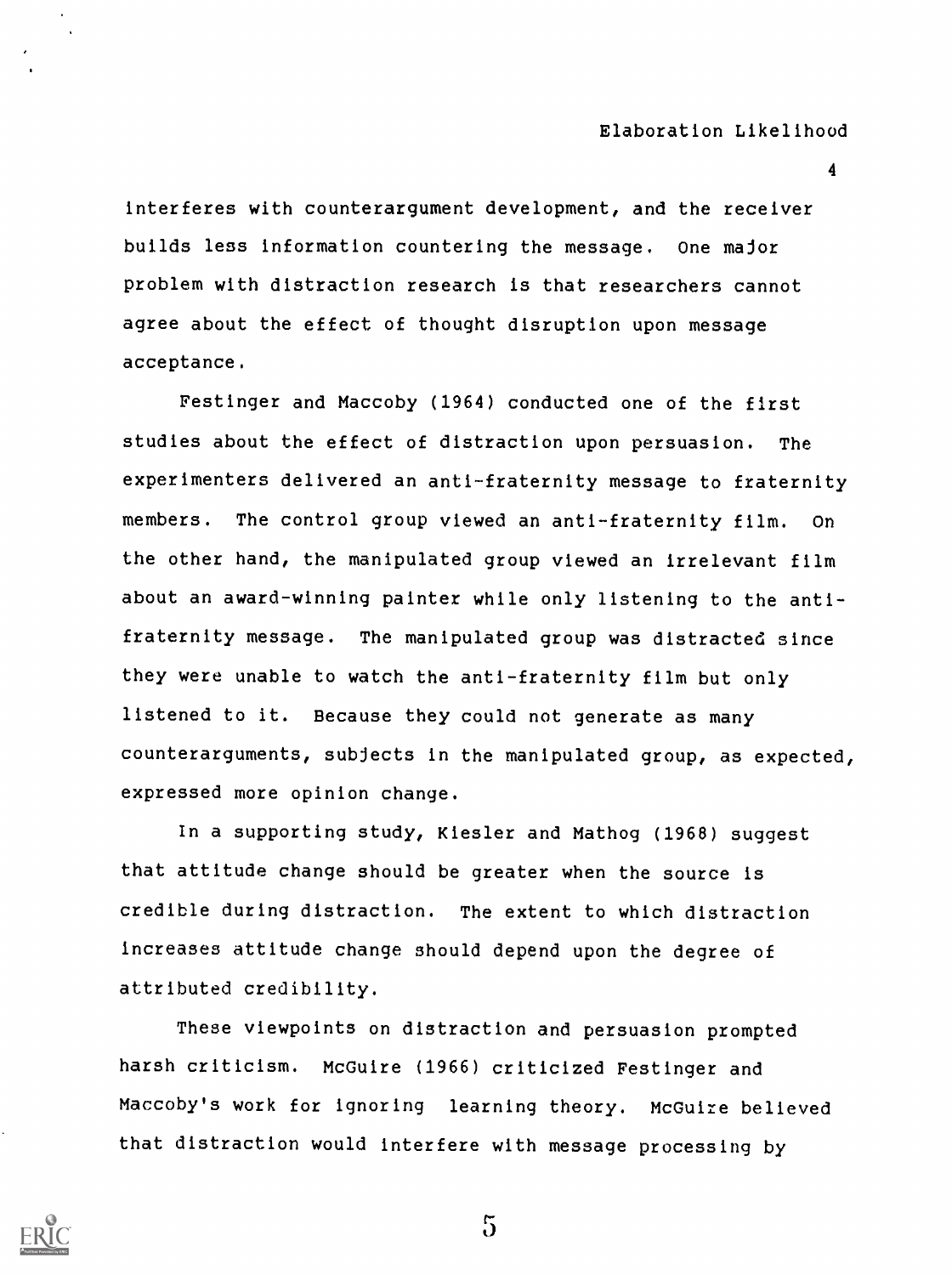5

inhibiting essential comprehension levels. Since the receiver would process or learn less, there would be a low probability of accepting the message. Indeed, the soundness of the distraction hypothesis has been criticized (Buller, 1986). Shamo and Meador (1969) found that while distraction did reduce the recall of certain elements in the message, the distraction still produced attitude change towards the message. Thus, the impact of message recall upon attitude change has not been determined in precise terms.

Aside from questionable results about recall, message comprehension and its effect on attitude change is equally disturbing. Research suggests that a significant reduction of message comprehension has to occur before it affects attitude change (Insko, Turnbull & Yandell, 1974). The controversy prompted researchers in the 1970s and 1980s to try to replicate findings in the Festinger and Maccoby study. Zimbardo, Synder, Thomas, Gold, and Gurwitz (1970) supported learning theory. The researchers disproved conceptual and experimental notions of the distraction hypothesis.

Arguments for distraction, while unoriginal, continued throughout the 1970s and 1980s. For instance, Osterhouse and Brock (1970) found that under the high-distraction condition there was a tendency toward higher communication acceptance scores. On the other hand, under the no-distraction condition, communication acceptance scores tended to be lower since

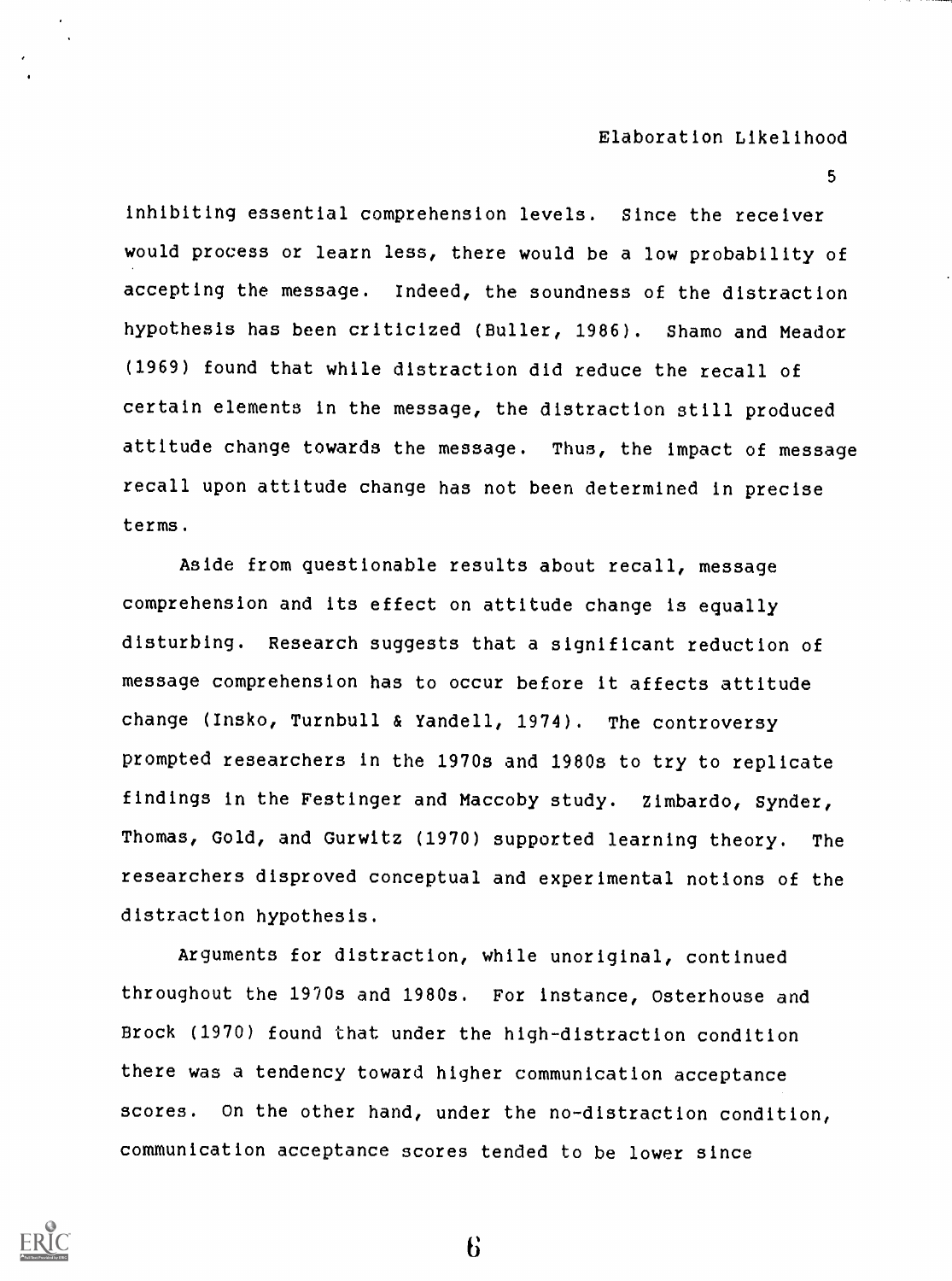counterargument was still at a high rate. Recall was found to be irrelevant to attitude change. However, they did not reconcile their results with previous findings.

Baron, Baron, and Miller (1973) provided a unique perspective in the distraction literature. These researchers noted one part of the Festinger and Maccoby study that was ignored by many opponents:

Since Festinger and Maccoby (1964, p.360) recognized that distraction could only enhance persuasion if it did not interfere with comprehension of the persuasive message, these disconfirmations may not be particularly troublesome (p.311).

This statement may appear ironic since distraction itself should interfere with counterarguments. To this extent, one must ask how counterarguments can be interfered with and have no effect upon message comprehension.

# Current Dilemma Faced in\_DistractIon Research

Many attempts were unsuccessful in replicating the distraction hypothesis (Breitrose, 1966; Gardner, 1966; Vohs & Garrett, 1968). Several experimenters employed uninteresting messages that produced low-involved subjects. For example, Breitrose (1966) used topics including New Zealand politics and eyeglasses. Other studies (Miller & Baron, 1973; Miller & Levy, 1967) have been successful in replicating the distraction hypothesis.

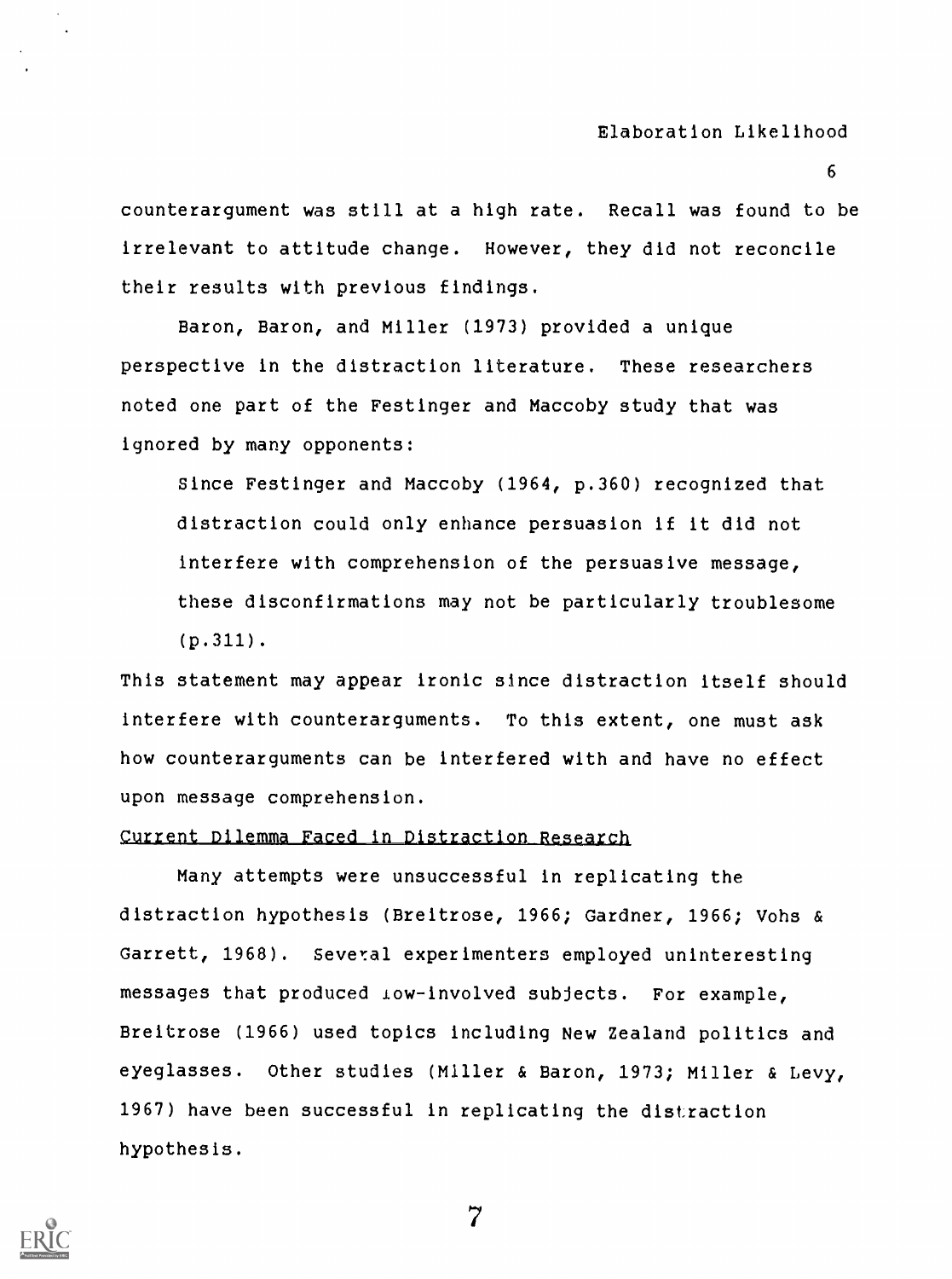$\boldsymbol{I}$  and  $\boldsymbol{I}$  and  $\boldsymbol{I}$ 

In later studies (Brandt, 1979; Keating & Brock, 1974; Lammers & Becker, 1980; Regan & Cheng, 1973; Stacks & Burgoon, 1981), researchers supported the distraction hypothesis, but did not account for earlier contradictory findings. The ELM would suggest that involvement is a key factor in determining the subject's message processing, central or peripheral. Central processing would include focusing on the content while peripheral processing would include focusing on non-content elements (e.g., proxemic violations, credibility, and physical attraction). The high-involved subject should centrally process the message while the low-involved subject should peripherally process the message (Petty & Cacioppo, 1986). In addition, peripheral processing should be equally successful as central processing when the subject is less involved. However, peripheral processing is much weaker than central processing when the subject is highly involved.

# Counter-Attitudinal Adyocacy and Tuition Increase.

A tuition increase topic has been used in studies since the late 1950s. Generally, no pretest is used to measure the subject's attitude since there has been almost unanimous student opposition to a tuition increase (Brock, 1967; Brock & Becker, 1965, 1966; Brock & Blackwood, 1962; Osterhouse & Brock, 1970; Petty & Cacioppo, 1986).

The tuition topic is typically selected because subjects should have a good opportunity to be Involved. The students

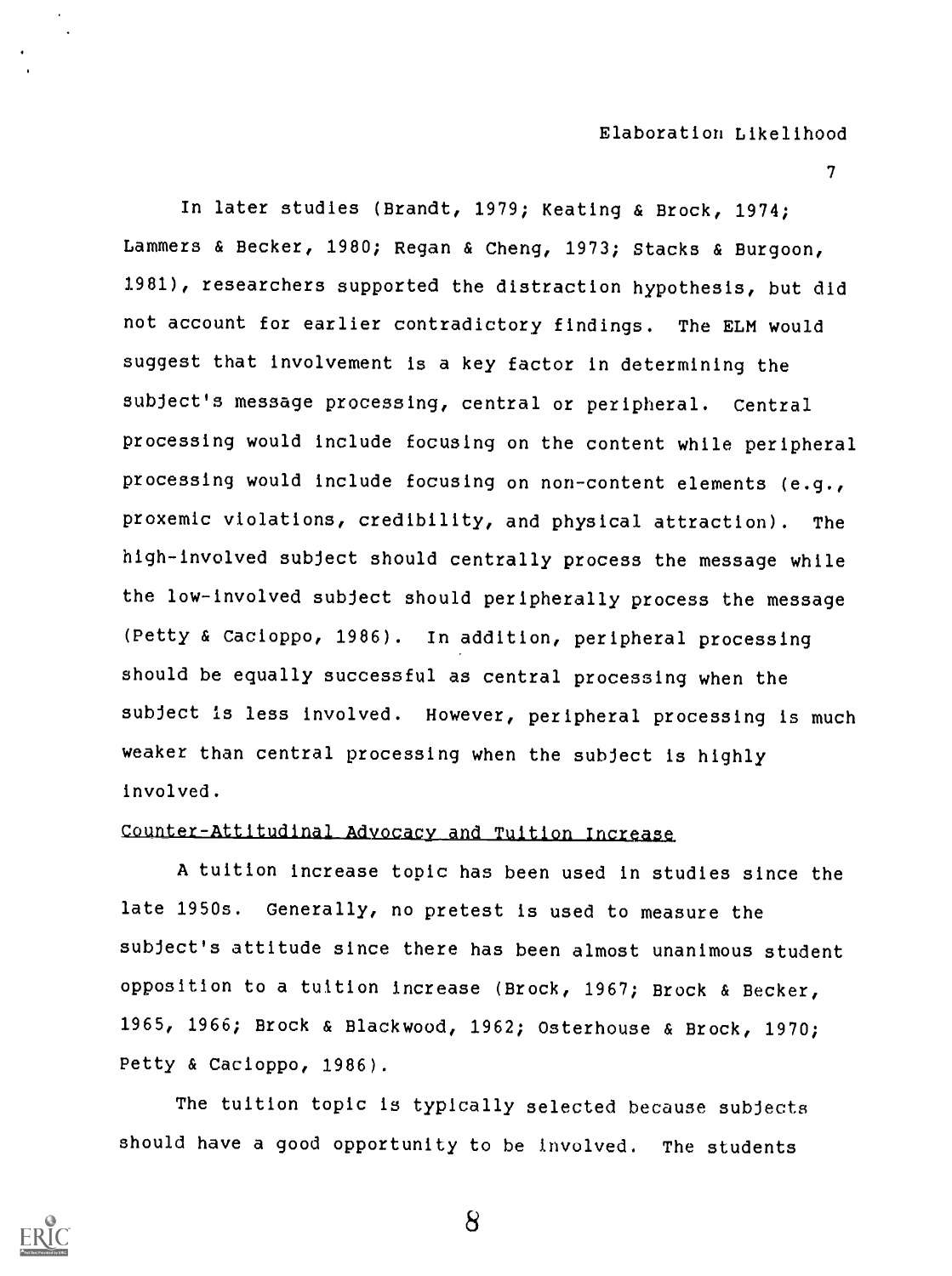8

should have "vested interest" in a tuition increase topic (Petty & Cacioppo, 1986). In most cases, students are given three minutes to write down their thoughts about the message.

PROXEMIC VIOLATIONS AS DISTRACTORS

Now that the pertinent literature has been reviewed, distraction should be operationalized as proxemic violations. Definitional Framewark of Proxemics

While there are several definitions of proxemics, many scholars refer to Hall's definition, "the study of man's transactions as he perceives and uses intimate, personal, social, and public space in various settings while following outof-awareness dictates of cultural paradigms" (1974, p. 2). A more recent definition of proxemics is the study of how people use the space around them during face-to-face interactions (Ciolek, 1983). A comprehensive definition of proxemics would be the study of the ways in which territory, distance, and space communicate meanings during interaction. Territory is the boundary or zone that a person establishes as a protection against intrusion. Distance is the measure of space inside or outside of that territory. Space is the area surrounding an individual (Strube & Werner, 1984).

# Personal Space as the Operative Proxemic Variable

Although one can find several definitiens of personal space, many differ only in their wording rather than in meaning. A basic definition of personal space is the area surrounding a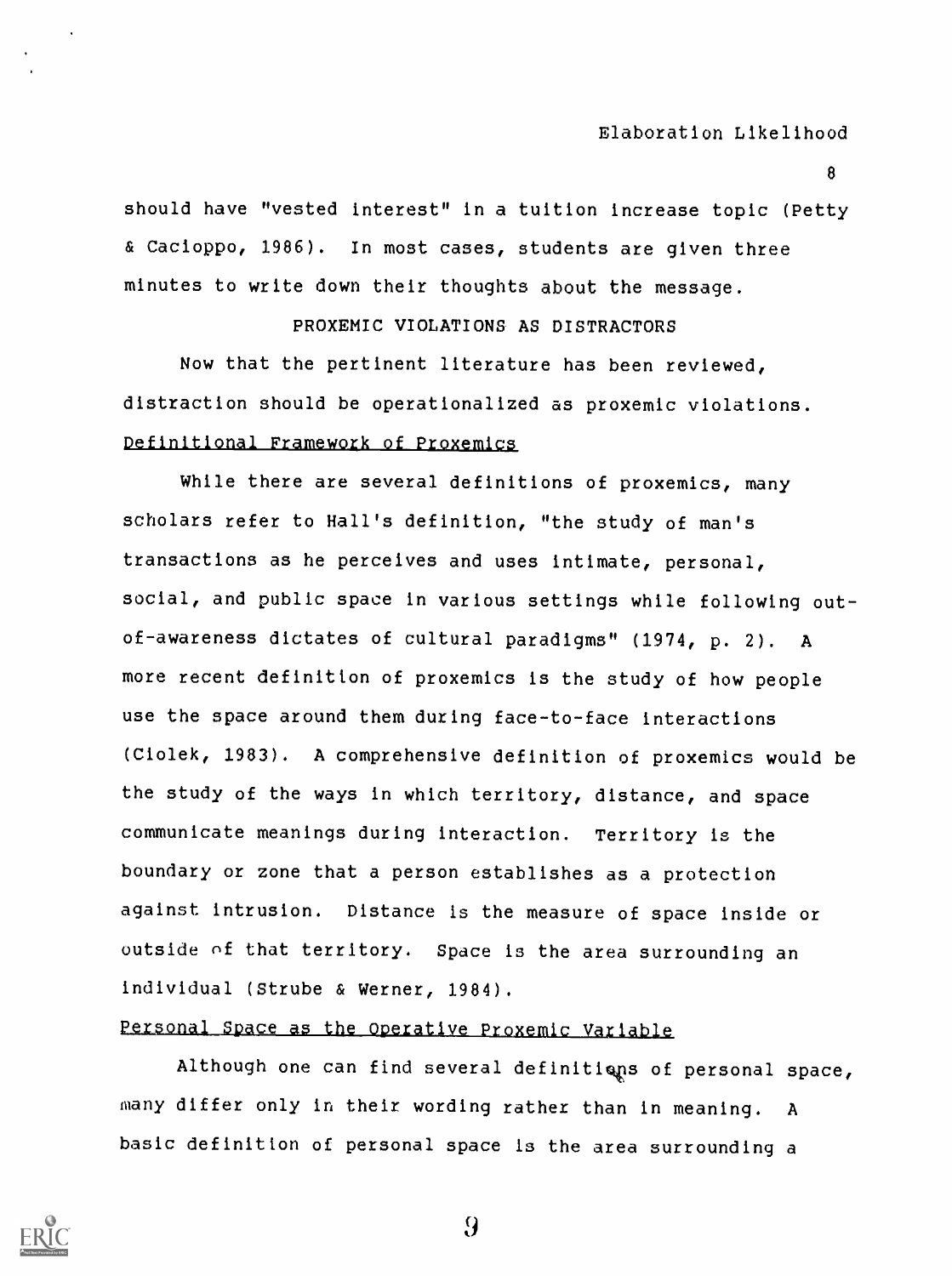9

person's body claimed as exclusive space (Strube & Werner, 1984). Similarly, Hayduk (1978) defines personal space as an individual's area into which others cannot intrude without causing discomfort.

Altman (1975), on the other hand, defines personal space not as an area but as "a mechanism used to regulate interpersonal interaction and to achieve a desired level of privacy" (p. 54). Several researchers use the term "bubble" to help explain personal space. For example, Ciolek (1983) defines it as a bubble surrounding an individual in unfocused interaction. Hayduk (1983) argues that the bubble analogy is weak because when two bubbles are pressed together, they repel one another, unlike personal space where the other's body, not boundary, is repelled.

With all these definitions in mind, a concise and oriainal definition of personal space is the perceived area of one's boundary that protects him or her from invasion. The term "personal" suggests that personal space serves an individual function, and this function is one of protection.

# Proxemic Violations as Distraction

A person usually maintains an "optimum level" of distance between others during interaction. Nunverba1 expectancy, including expected distance, serves as a precondition for the person, in that he or she expects that this variable will not be affected in the interaction (Burgoon & Jones, 1976; Burgoon, Newton, Walther & Baesler, 1989). One contention is that a

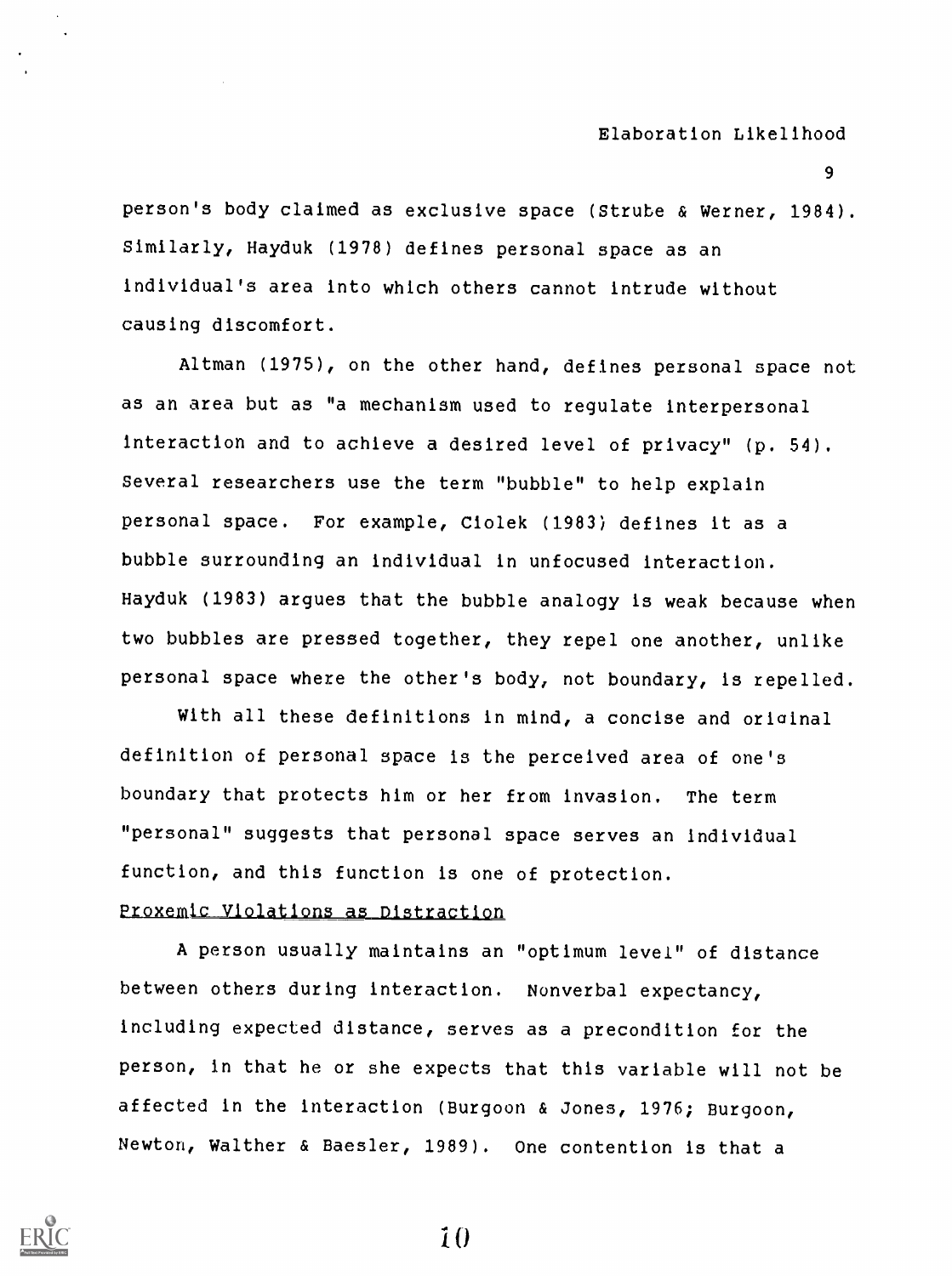violation of expected distance will serve as a distraction to message processing.

Some scholars have shown when expected interaction is violated during persuasion, the subject will shift the focus to the violation (Langer, 1978; Langer & Imber, 1980). Research suggests that violations of expected distances or distraction will produce a shift from the speaker's message to the speaker's personality characteristics which may include credibility (Burgoon & Jones, 1976; Hayduk, 1978, 1983; Wu & Shaffer, 1987). Methodological Concerns in Proxemic and Persyasion Research

There are two primary measurement techniques in proxemic research: real-life and projective. Real-life measures have more reliability than projective measures (Hayduk, 1983). While a questionnaire, a proJective technique, is often used in proxemic studies, the subjects should not have to imagine a situation. Instead, the subjects could simply respond to questions about the interaction with the confederate. A selfreport measure may share methodological weaknesses with a silhouette placement measure, however, self-reported data can be used to help better predict behavior and improve construct development (Norton, 1980). Researchers have found good reliability when using self report to study personal space (Webb, Worchel, & Brown, 1986).

One real-life measure that can be used in proxemic research is chair placement. For example, the chair placement measure is

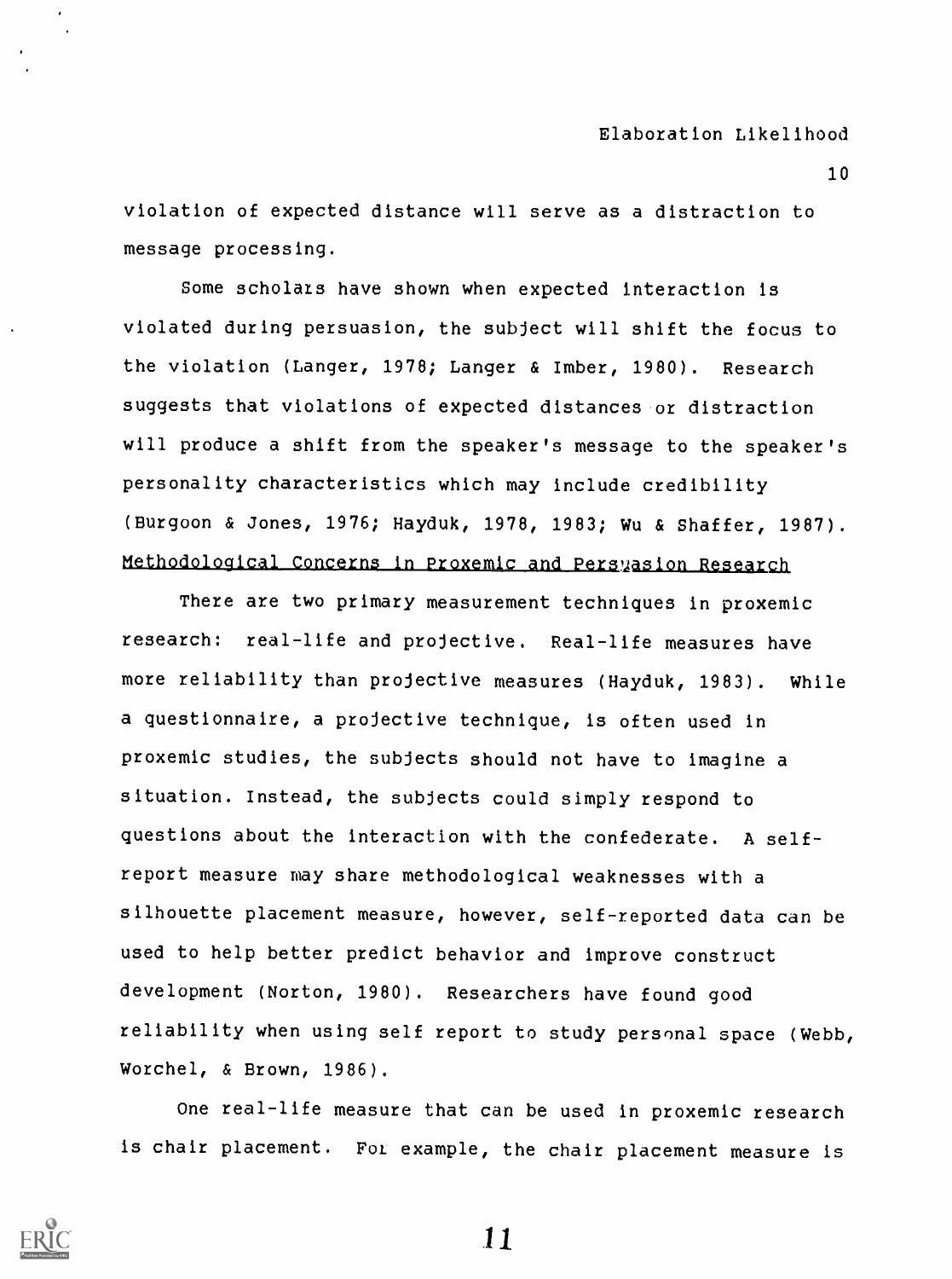11

used, subjects could be asked by the confederate to "have a seat and make yourself comfortable." The chair could face the wall in the room in which the subject entered. This could be done so the subject, as opposed to the confederate, will carefully place the chair in the optimal space. The subject should place the chair at a comfortable distance from the seated confederate. There have been consistent findings when using chair placement (Daniell & Lewis, 1972; Hayduk, 1978).

Since the bubject will decide his or her expected distance, a reduction or expansion of space between the experimenter and the subject by 50% should be enough to create a violation of the subject's expected distance. For example, if the subject were to choose four feet, the experimenter would invade or withdraw approximately two feet into or away from the subject's decided space.

Assigning the space between the experimenter and the subject would not only deny studying expected distance, but would also incorporate a normative distance that has produced contradictory results (Hall, 1966; Rosenfeld, 1965; Sommer, 1969) . The preferred method is to allow the subject to decide his or her own spatial preference. Such methods have been successfully used in previous studies (Altman, 1975; Burgoon & Hale, 1988; Ciolek, 1983; Hayduk, 1978).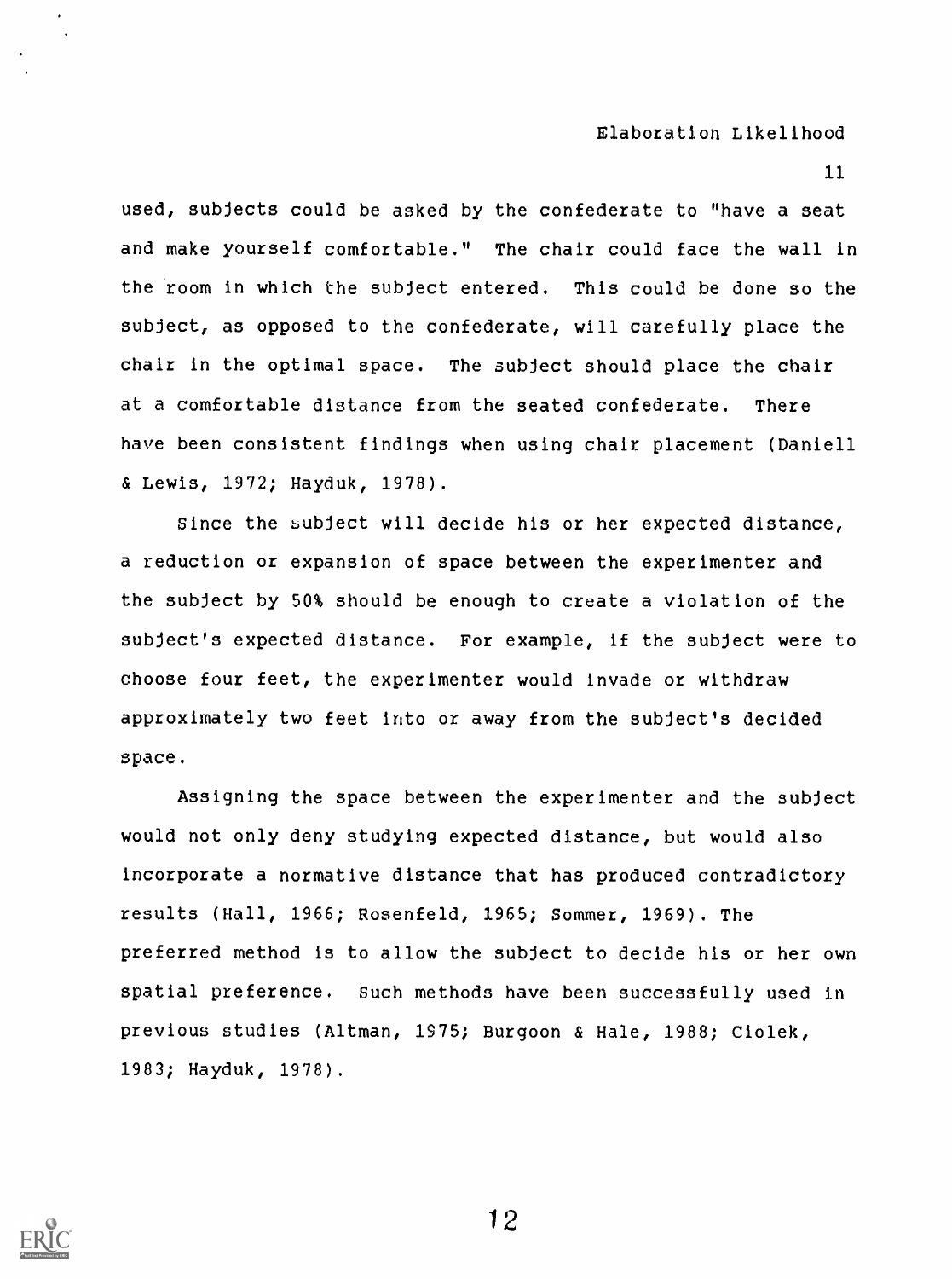#### APPLICATION OF THE ELM TO DISTRACTION

#### Applying the ELM to distraction research

One key application of the ELM to distraction research is the addition of an omitted variable from earlier research: argument strength. Petty and Cacioppo (1986) suggest that distraction should increase persuasion when the argument is weak and decrease persuasion when the argument is strong. In brief, if the argument is weak, the distraction would interfere with objectionable thoughts about the message, thus increasing the probability of attitude change. On the other hand, if the argument is strong, the distraction would interfere with favorable thoughts about the message, thus decreasing the prcbability of attitude change (O'Keefe, 1990).

The ELM first appeared in advertising and consumer research in the early 1980s. Brief sketches of ELM were outlined (Petty & Cacioppo, 1981) and later became a fully developed model (Cacioppo & Petty, 1984; Petty & Cacioppo, 1986). Several studies have reviewed the ELM (Cacioppo & Petty, 1989; Heesacker, 1985; O'Keefe, 1990; Reinard, 1988). In addition, the ELM has been used to explain smoking behavior in adolescents (Chassin, Presson, & Sherman, 1990).

The ELM has not enjoyed criticism-free status. One criticism of the ELM is the curvilinear relationship that may exist between variables (including distraction) and attitude change, especially concerning subject involvement (O'Keefe, 1990;

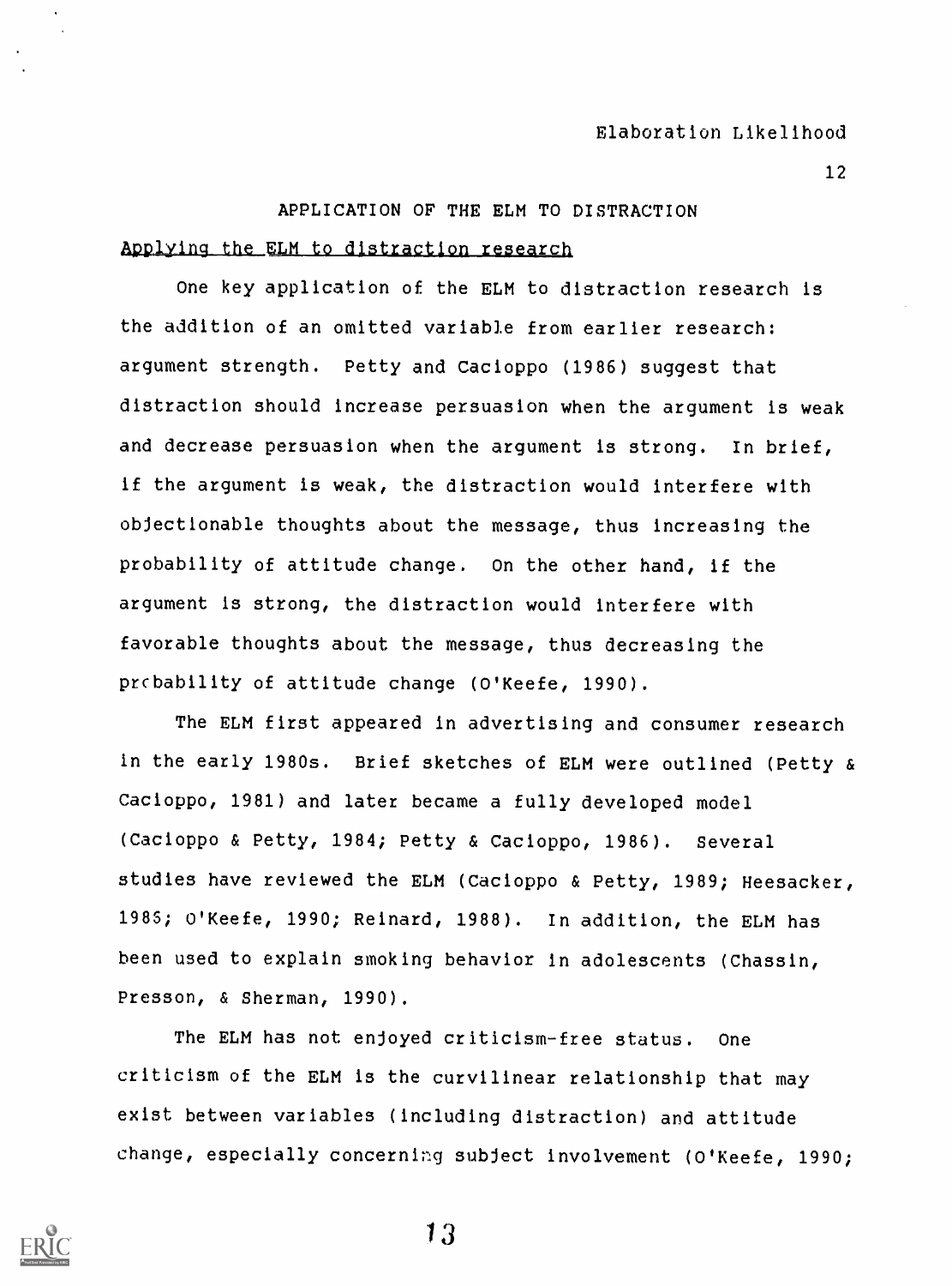13

Stiff, 1986). The ELM suggests that there is a linear relationship between involvement and message elaboration, however. As a person is more involved in the message, he or she should be more likely to elaborate on the message or change his or her attitude toward the message. Stiff's critique is not based on Fignificant findings, to a large extent, and therefore must be questioned as to attack of the ELM (Petty & Cacioppo, 1986).

According to the ELM, there are two types of cues: central and peripheral. Central cues are issue-relevant cues such as content. On the other hand, peripheral cues are non issuerelevant cues such as physical attractiveness, delivery, or distance between the interactants (Cacioppo, Petty, & Stoltenberg, 1985; Cialdini, Petty, & Cacioppo, 1981; Petty & Cacioppo, 1986).

Another criticism of the ELM is that the model requires the subject to make a choice between central or peripheral processing. Under the ELM, a person cannot use parallel processing of the message or process both central and peripheral cues simultaneously (Stiff & Boster, 1987). Stiff and Boster suggest that one can process both cues simultaneously. Petty, Cacioppo, Kasmer, and Haugtvedt (1987) suggest, however, that parallel processing is irrelevant to the ELM. Parallel processing can occur under any processing technique, central or peripheral. In addition, Petty and Cacioppo (1986) suggest that

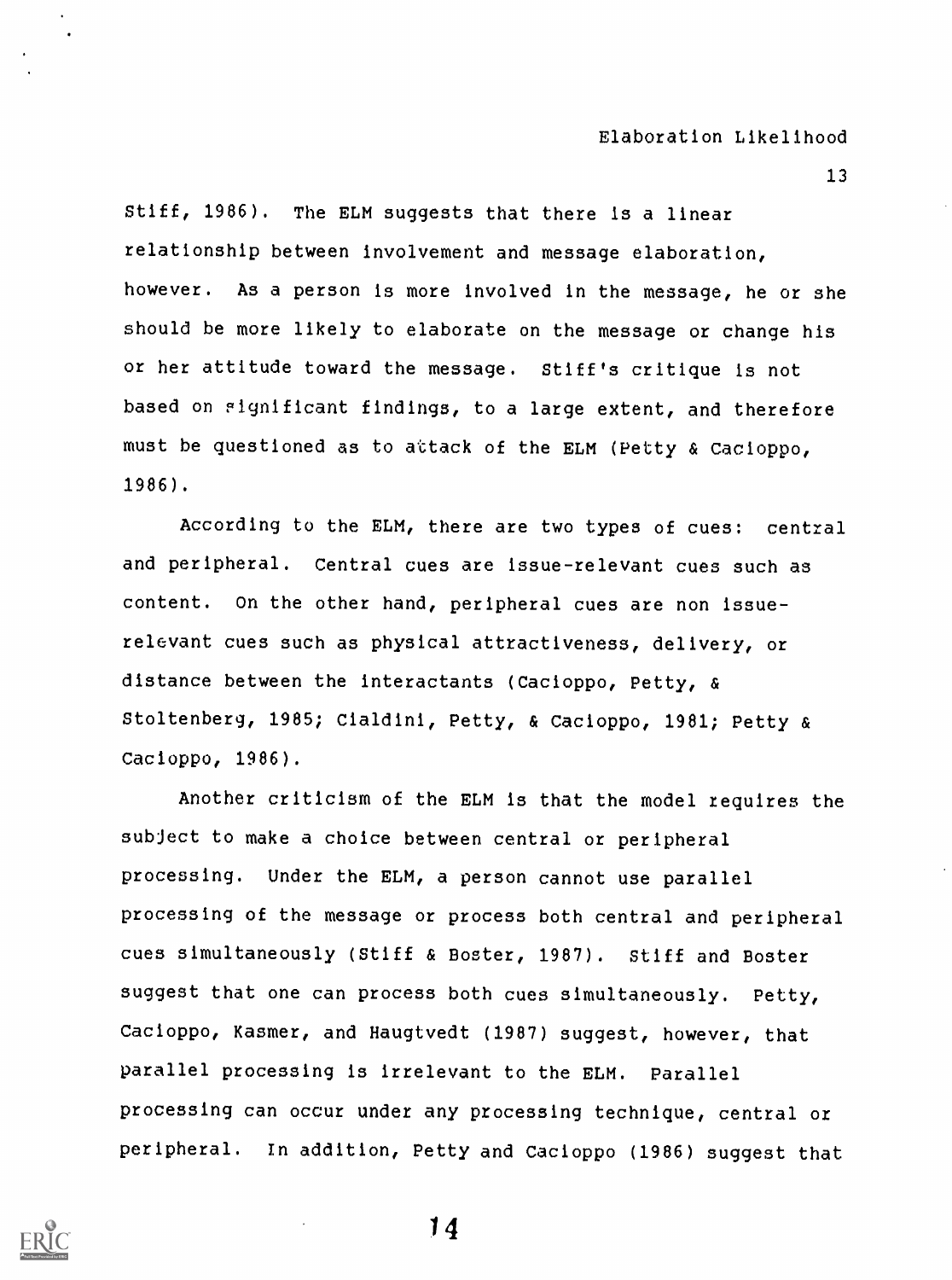one may centrally and peripherally process the message simultaneously.

 $\begin{array}{c} \texttt{canevery.} \ \hline \end{array}$ sizes, lack of statistical significance, or analytical problems (Petty, Cacioppo, Kasmer, & Haugtvedt, 1987; Petty, Kasmer, Haugtvedt, & Cacioppo, 1987). Other results have been reported supporting the ELM (O'Keefe, 1990; Petty & Cacioppo, 1986).

In this paper, the author argues that a proxemic violation will act as a distraction and become a peripheral cue. In addition, a peripheral cue is more likely to produce attitude change when the message is weak rather than strong. Thus, the peripheral cue would disrupt unfavorable thought production of the message.

Several studies (Cacioppo, Petty, Kao, & Rodriguez, 1986; McGinley, LeFevre, & McGinley, 1975; Petty & Cacioppo, 1986) suggest that subjects whose expected distance is not violated should centrally process the message. The group that centrally processes the message should have more immediate and lasting attitude change than the group that peripherally processes the message. The distracted group should elaborate less and resist lasting attitude change (Fromme et al., 1989; Petty, Cacioppo, Sedikides, & Strathman, 1988).

These findings are important in the current persuasion literature. The ELM should help explain that the strength of the message will decide, in part, whether or not the subject will



1 5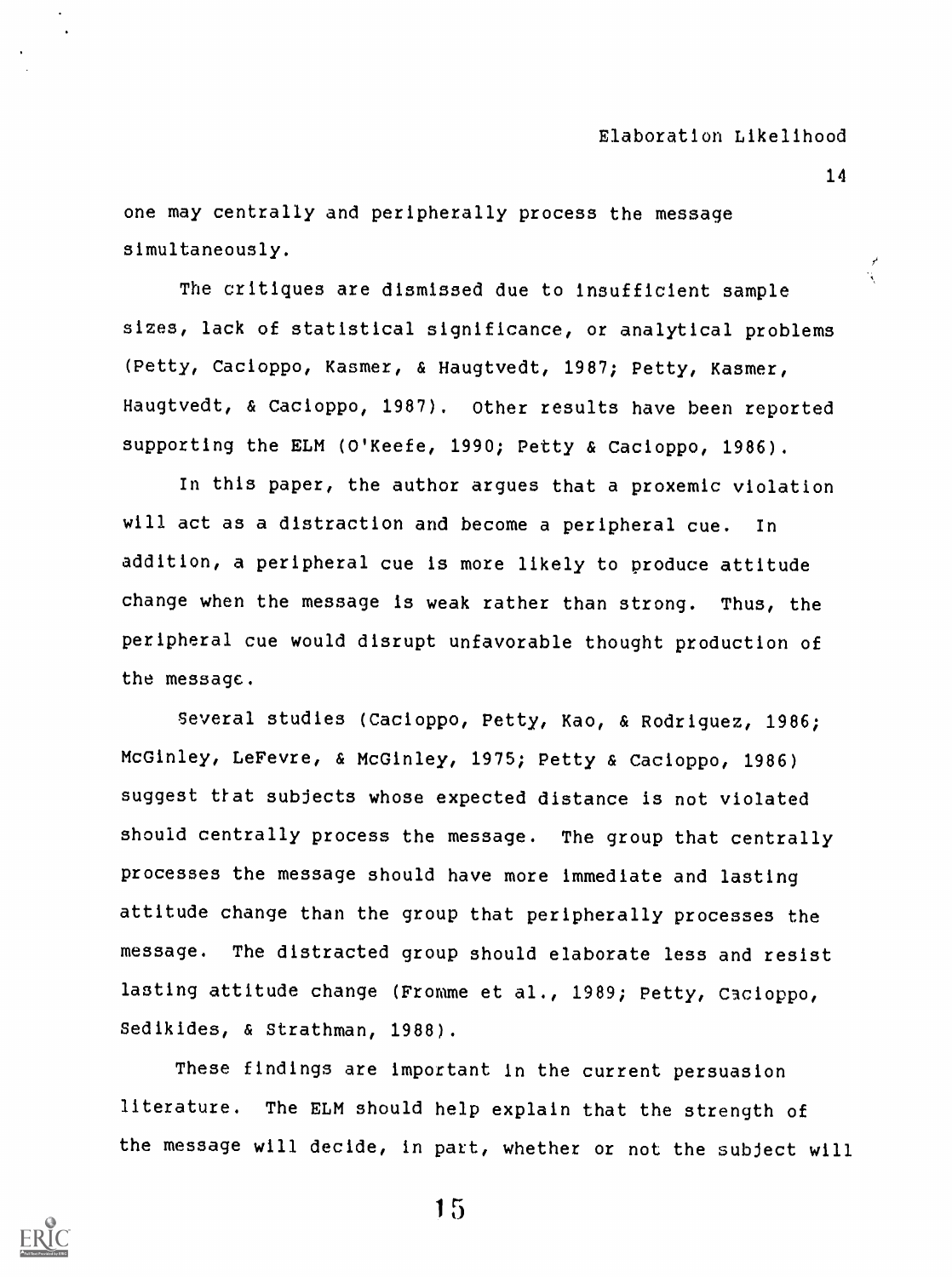15

centrally or peripherally process the message. Generally, if the message is weak, there should be little difference between lowand high-involved subjects and attitude change. When the message is strong, however, high-involved subjects should be less likely to change their attitude than their low-involved counterparts.

# FUTURE RESEARCH CONSIDERATIONS

There are several areas that deserve attention in persuasion research. First, whi'.e there have been studies which have examined distraction, the author found no study that examined distraction from proxemic violations. Second, proxemic violations as distractors have not been examined in light of the ELM. The ELM should be helpful in explaining the contradictions in the distraction literature. Third, this perspective is more realistic because the subject would be presumably unaware of the meaning of the distance violation. In previous research (Festinger & Maccoby, 1964), the subject was acutely aware of the flashing lights acting as distractors, thus the distraction may have been more on a conscious level. Fourth, a flight condition should improve the spectrum of what constitutes an expected distance violation. The author found no study that used a flight condition. The ELM should help explain the effects of invasion and flight as distractors or peripheral cues to message processing.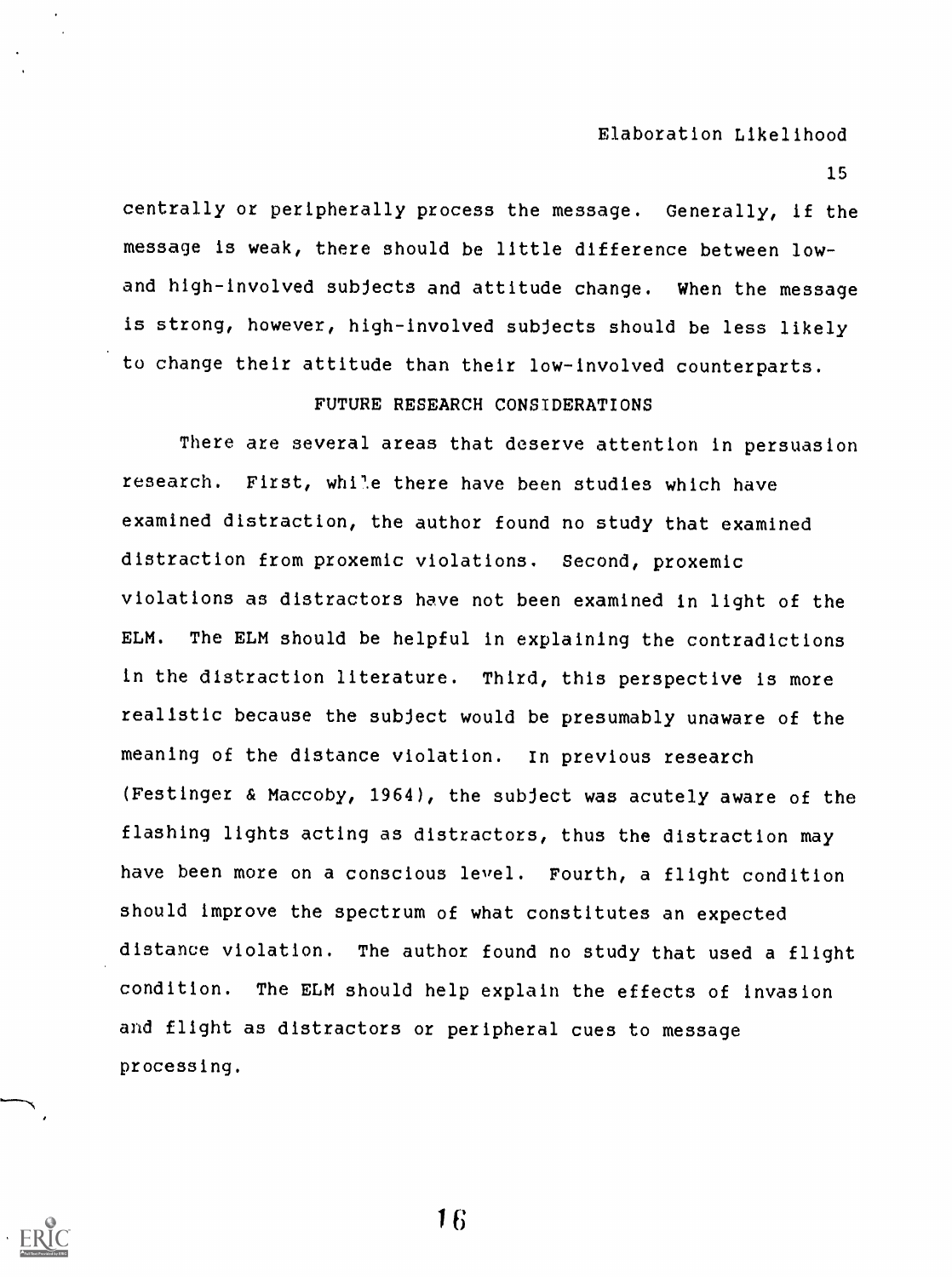16

#### **SUMMARY**

This paper should serve as a stepping stone to future persuasion research. The ELM promises to be a newer and crisper explanation of several aspects of distraction and persuasion. The benefits of the ELM are summarized by O'Keefe (1990):

Indeed, the ELM's capacity to account for conflicting findings from earlier research makes it an especially important theoretical framework, and unquestionably the most promising recent theoretical development in persuasion research (p. 109).

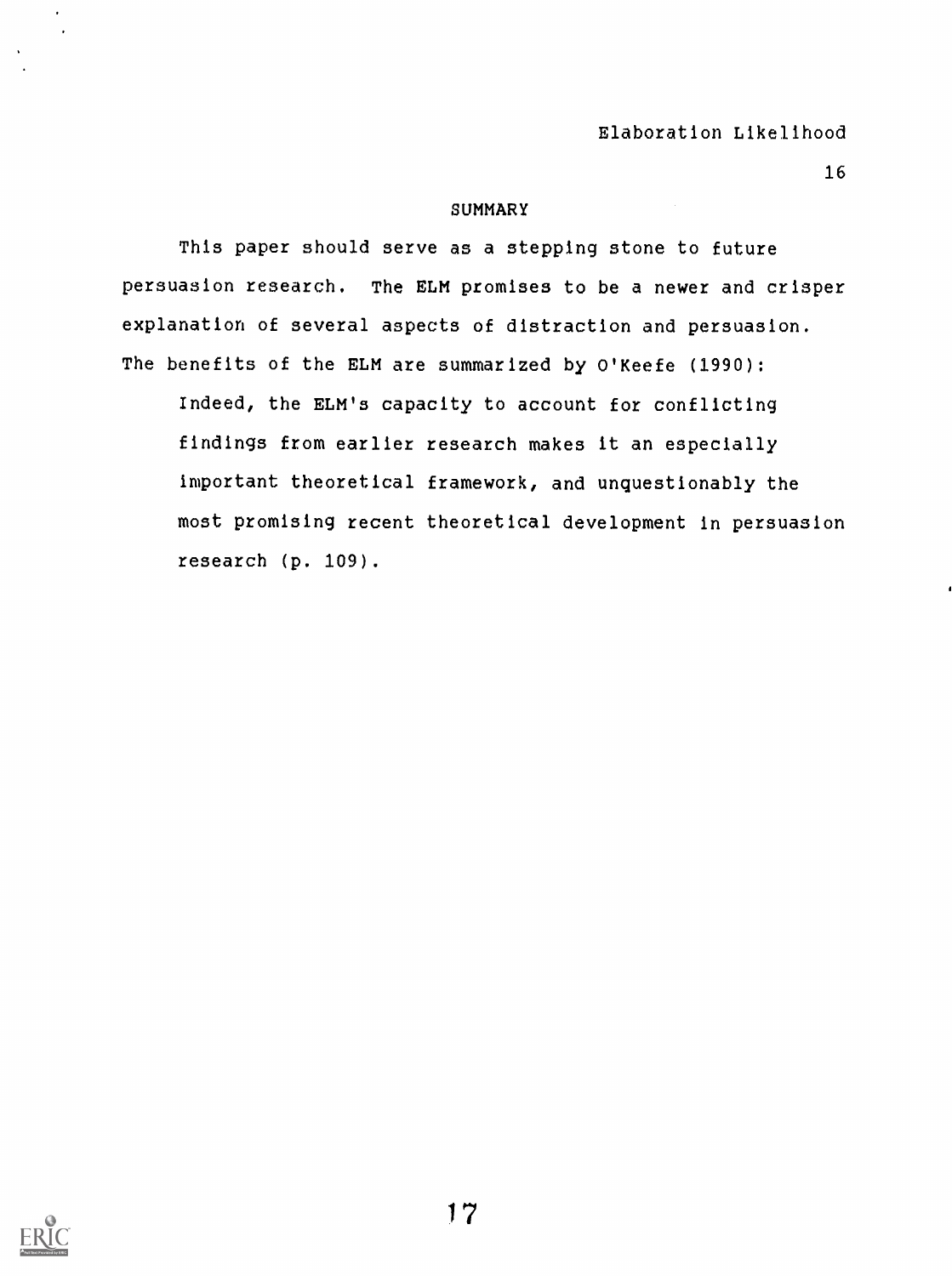17

#### References

- Altman, I. (1975). The environment and social behavio personal space, territory, crowding. Montery, CA: Brooks/Cole.
- Baron, R. S., Baron, P. H., & Miller, N. (1973). The relation between distraction and persuasion. Psychological Bulletin,  $80, 310 - 323.$
- Brandt, D. R. (1979). Listener propensity to counterargue, distraction, and resistance to persuasion. Central States  $Speech Journal, 30, 321-331.$
- Breitrose, H. S. (1966). The effect of distraction in attenuating counterarguments. Unpublished doctoral dissertation, Stanford University. In Baron, R. S., Baron, P. H., & Miller, N. (1973). The relation between distraction and persuasion. Psychological Bulletin, 80, 310-323.
- Brock, T. C. (1967). Communication discrepancy and intent to persuade as determinants of counterargument production. Journal of Experimental Social Psychology, 3, 269-309.
- Brock, T. C., & Becker, L. A. (1965). Ineffectiveness of "overheard" counterpropaganda. Journal of Personality and Social Psychology,  $2(5)$ , 654-660.
- Brock, T. C., & Becker, L. A. (1966). "Debriefing" and susceptibility to subsequent experimental manipulations. <u>ırnal of Experimental Social Psychology</u>, 2, 314-323.

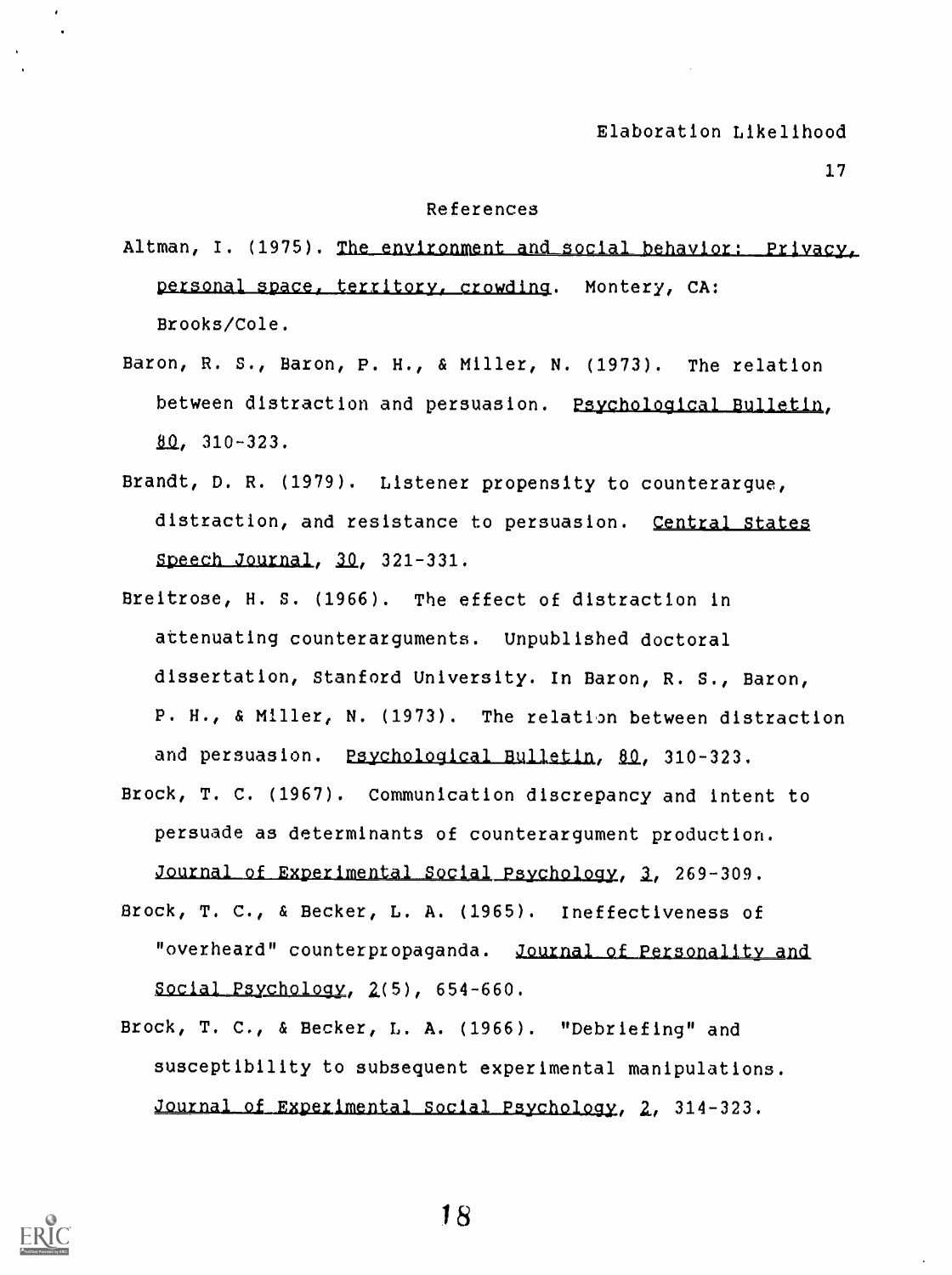18

- Brock, T. C., & Blackwood, J. E. (1962). Dissonance reduction, social comparison, and modification of others' opinions. Journal of Abnormal and Social Psychology, 65(5), 319-324.
- Buller, D. B. (1986). Distraction during persuasive communication: A meta-analytic review. Communication Monographs,  $53, 91-114.$
- Burgoon, J. K., Hale, J. L. (1988). Nonverbal expectancy violations: Model elaboration and application to immediacy behaviors. Communication Monographs, 55, 58-79.
- Burgoon, J. K., & Jones, S. B. (1976). Toward a theory of personal space expectations and their violation. Human Communication Research, 2, 1131-1146.
- Burgoon, J. K., Newton, D. A., Walther, J. B., & Baesler, E. J. (1989). Nonverbal expectancy violations and conversational involvement. Journal of Nonverbal Behavior, 13(2), 97-119. Cacioppo, J. T., & Petty, R. E. (1984). The Elaboration

Likelihood Model. Advances in Consumer Research, 11, 673-675. Cacioppo, J. T., & Petty, R. E. (1989). Effects of message repetition on argument processing, recall, and persuasion.

Basic and Applied Social Psychology, 10(1), 3-12.

Cacioppo, J. T., Petty, R. E., Kao, C. F., & Rodriguez, R. (1986). Central and peripheral routes to persuasion: An individual difference perspective. Journal of Personality and  $Social Psychology, 51(5), 1032-1043.$ 

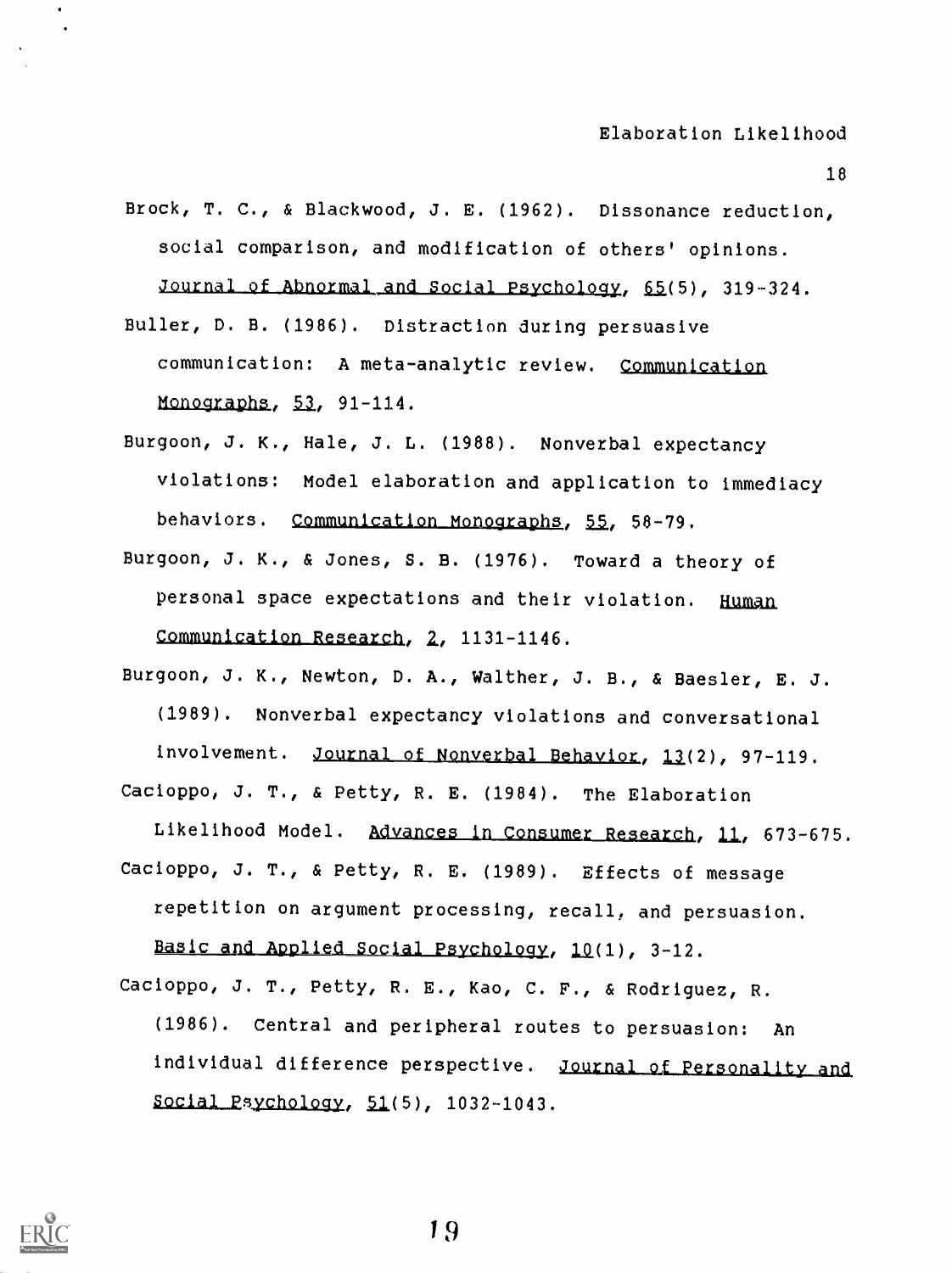- 19
- Cacioppo, J. T., Petty, R. E., & Stoltenberg, C. (1985). Processes of social Influence: The elaboration likelihood model of persuasion. In P. Kendall (Ed.), Advances in cognitive behavioral research\_and therapy (Vol. 4). New York: Academic Press.
- Chassin, L., Presson, C. C.. & Sherman, S. J. (1990). Social psychological contribut:ons to the understanding and prevention of adolescent cigarette smoking. Personality and Social Psychological Bulletin, 16(1), 133-151.
- Cialdini, R. B., Petty, R. E., & Cacioppo, J. T. (1981). Attitude and attitude change. <u>Annual</u>  $32, 357 - 404.$
- Ciolek, T. M. (1983). The proxemics lexicon: A first approximation. Journal of Nonverbal Behavior, 8, 55-79.
- Daniell, R. J., & Lewis, P. (1972). Stability of eye contact and physical distance across a series of structured interviews. Journal of Consulting and Clinical Psychology, 39, 172.
- Festinger, L., & Maccoby, N. (1964). On resistance to persuasive communication. Journal of Abnormal and Social Psychology,  $68$ ,  $359-366$ .
- Fromme, D. K., Jaynes, W. E., Taylor, D. K., Hanold, E. G., Daniell, J., Rountree, J. R., & Fromme, M. L. (1989). Nonverbal behavior and attitudes toward touch. Journal of Nonverbal Behavior,  $13(1)$ ,  $3-14$ .

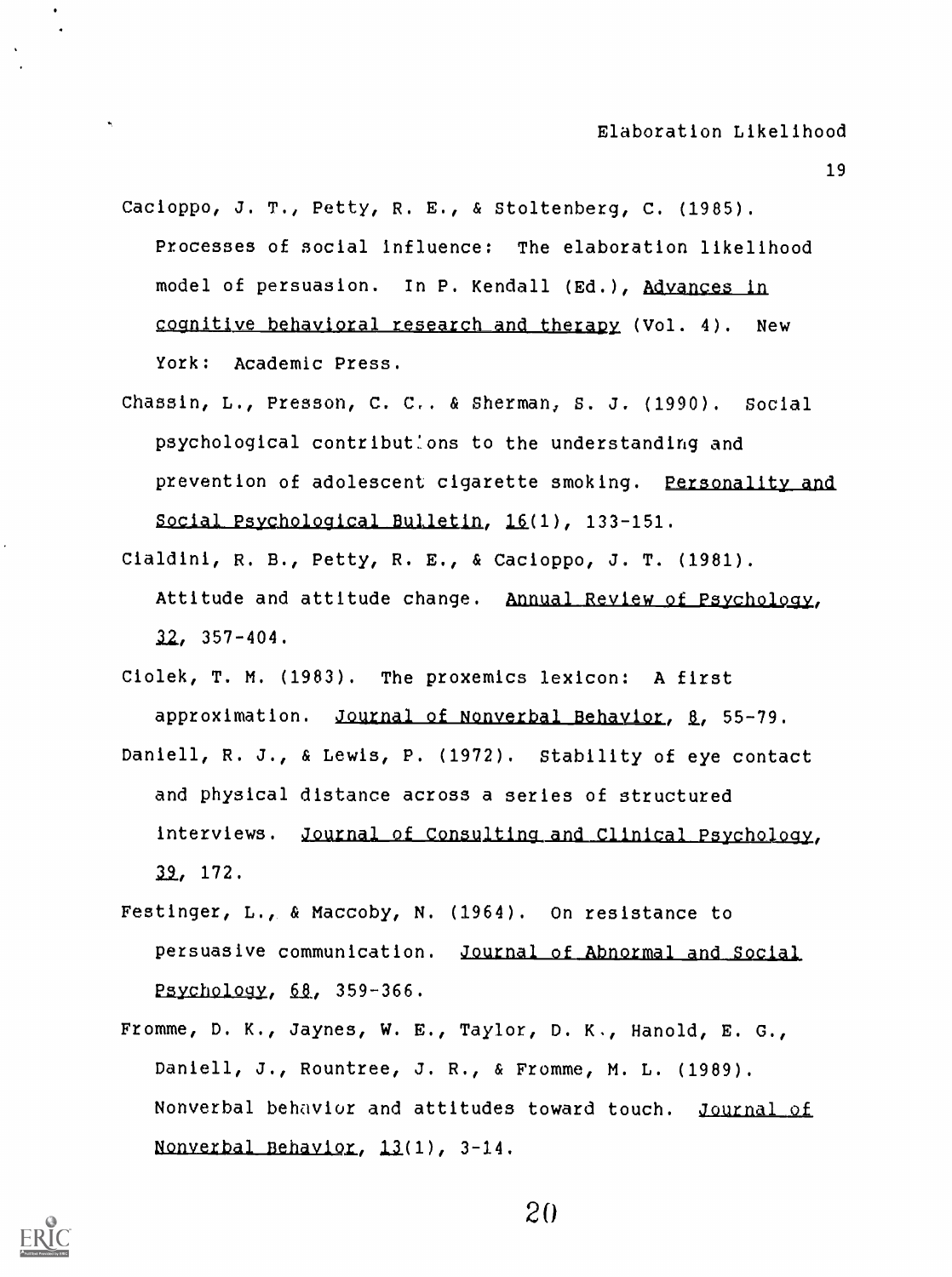20

Gardner, D. M. (1966). The effect of divided attention on

attitude change induced by a marketing communication. In

R. M. Haus (Ed). Science, technology, and marketing, 532-540,

Chicago: American Marketing Association.

Hall, E. T. (1966). The hidden dimension. New York: Doubleday. Hall, E. T. (1974). Handbook for proxemic research. Washington,

DC: Society for the Anthropology of Visual Communication. Hayduk, L. A. (1978). Personal space: An evaluative and

orienting overview. Psychological Bulletin, 85, 117-134.

Hayduk, L. A. (1983). Personal space: Where we now stand. Psychological Bulletin, 94, 293-335.

- Heesacker, M. (1986). Counseling pretreatment and the elaboration likelihood model of attitude change. Journal of Counseling Psychology,  $33(2)$ , 107-114.
- Insko, C. A., Turnbull, W., & Yandell, B. (1974). Facilitative and inhibiting effects of distraction on attitude change. Sociometry,  $37$ ,  $508-528$ .
- Keating, J. P., & Brock, T. C. (1974). Acceptance of persuasion and the inhibition of counterargumentation under various distraction tasks. Journal of Experimental Social Psychology,  $10, 301 - 309.$
- Kiesler, S. B., & Mathog, R. B. (1968). Distraction hypothesis in attitude change: Effects of effectiveness. Psychological Reports, 23, 1123-1133.

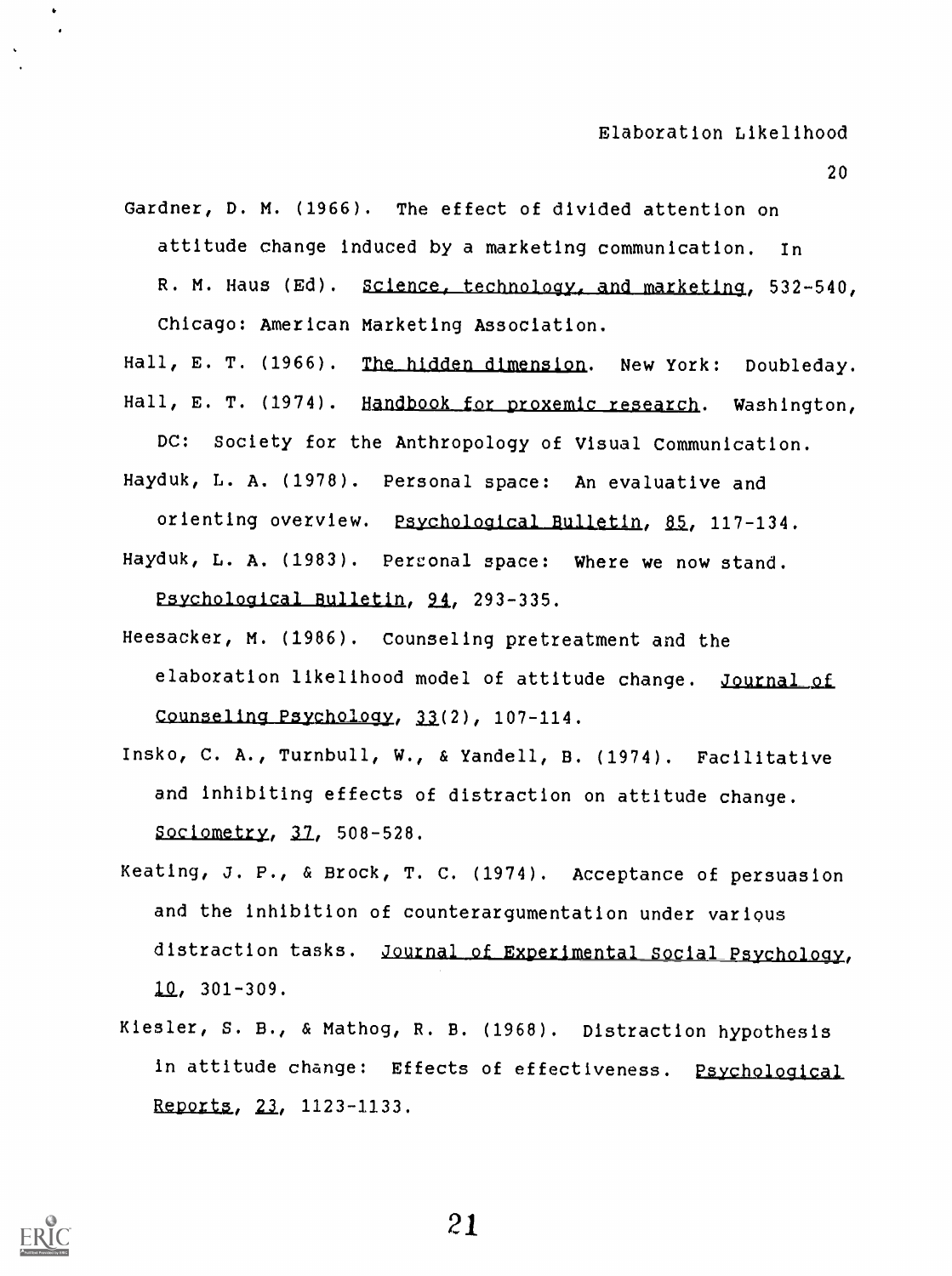- Lammers, H. B., & Becker, L. A. (1980). Distraction: Effects on the perceived extremity of a communication and on cognitive responses. Personality and Social Psychology Bulletin, 6, 261-266.
- Langer, E. (1978). Rethinking the role of thought in social interaction. In J. H. Harvey, W. J. Ickes & R. F. Kidd (Eds.), New directions in attribution research, (Vol.2, pp. 35-58). Hillsdale, N. J.: Lawrence Erlbaum.
- Langer, E. J., & Imber, L. (1980). Role of mindlessness in the perception of deviance. Journal of Personality and Social  $Psychology, 39, 360-367.$
- McGinley, H., LeFevre, R., & McGinley, P. (1975). The influence of a communicator's body position on opinion change in others. Journal of Personality and Social Psychology, 31, 686-690.
- McGuire, W. J. (1966). Attitudes and opinions. Annual Review of Psychology, 12, 475-514.
- Miller, N., & Baron, R. S. (1973). On measuring counterarguing. Journal of the Theory of Social Behavior, 3, 101-118.
- Miller, N., & Levy, B. H. (1967). Defaming and agreeing with the communicator as a function of emotional arousal, communication extremity, and evaluative set. Sociometry, 30, 158-175.
- Norton, R. W. (1980). The illusion of systematic distortion. Human Communication Research, 7(1), 88-96.
- O'Keefe, D. J. (1990). Persuasion: Theory and research. Urbana, Ill.: University of Illinois Press.

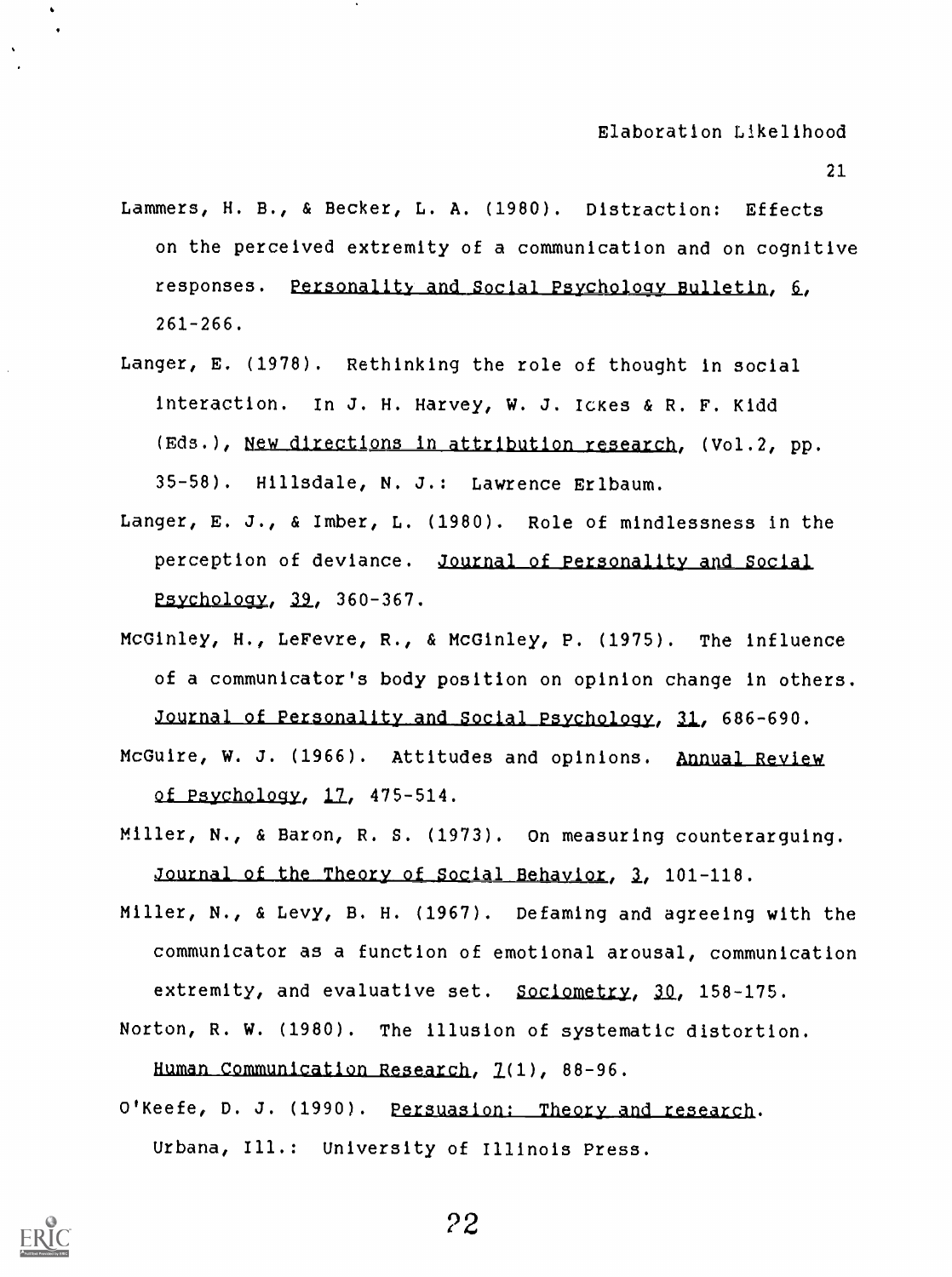- 22
- Osterhouse, R. A., & Brock, T. C. (1970). Distraction increases yielding to propaganda by inhibiting counterarguing. Journal of Personality and Social Psychology, 15, 344-358.
- Petty, R. E., & Cacioppo, J. T. (1981). Attitudes and persuasion: Classic and contemporary approaches. Dubuque, IA: Wm. C. Brown.
- Petty, R. E., & Cacioppo, J. T. (1986). Communication and persuasion: Central and peripheral routes to attitude change. New York: Springer-Verlag.
- Petty, R. E., Cacioppo, J. T., Kasmer, J. A., & Haugtvedt, C. P. (1987). A reply to stiff and boster. Communication Monographs,  $54$ ,  $257-263$ .
- Petty, R. E., Cacioppo, J. T., Sedikides, C., & Strathman, A. J. (1988). Affect and persuasion: A contemporary perspective. American Behavioral Scientist, 31(3), 355-371.
- Petty, R. E., Kasmer, J. A., Haugtvedt, C. P., & Cacioppo, J. T. (1987). Source and message factors in persuasion: A reply to stiff's critique of the elaboration likelihood model. Communication Monographs, 54, 233-249.
- Regan, D. T., & Cheng, J. B. (1973). Distraction and attitude change: A resolution. Journal of Experimental Social Psychology, 2, 138-147.
- Reinard, J. C. (1988). The empirical study of the persuasive effects of evidence: The status after fifty years of research. Human Communication Research, 15(1), 3-59.

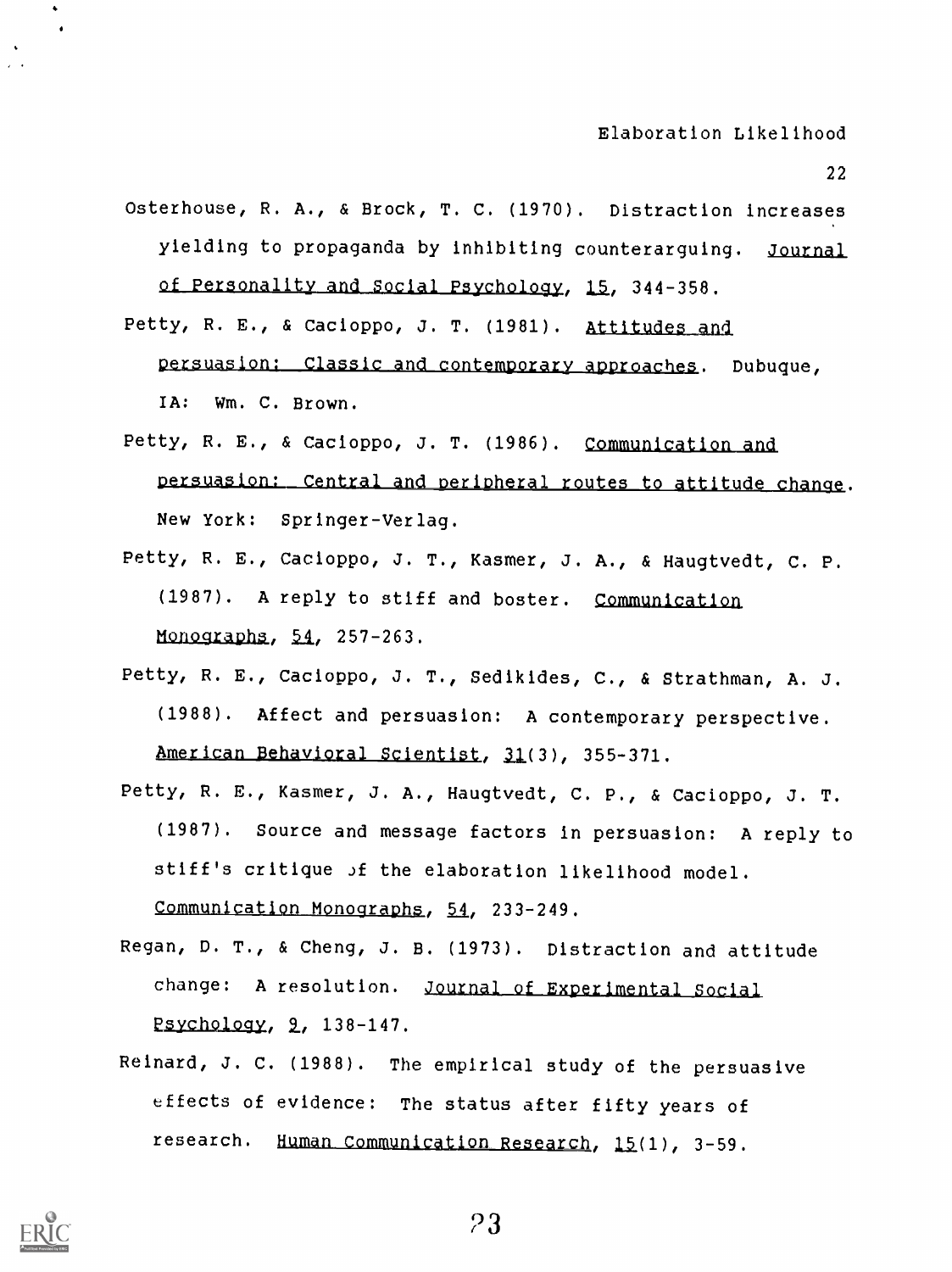- 23
- Rosenfeld, H. M. (1965). Effect of an approval-seeking induction on interpersonal proximity. Psychological Reports, 120-122.
- Shamo, G. W., & Meador, L. M. (1969). The effect of visual distraction upon recall and attitude change. Journal of Communication,  $19$ ,  $157-162$ .
- Sommer, R. (1969). Personal space: The behavioral basis of design. Englewood Cliffs, N. J.: Prentice-Hall.
- Stacks, D. W., & Burgoon, J. K. (1981). The role of nonverbal behaviors as distractors in resistance to persuasion in interpersonal contexts. Central States Speech Journal, 32, 61-73.
- Stiff, J. B. (1986). Cognitive processing of persuasive message cues: A meta-analytic review of the effects of supporting information on attitudes. Communication Monographs, 53, 75-89.
- Stiff, J. B., & Boster, F. J. (1987). Cognitive processing: Additional thoughts and a reply to petty, kasmer, haugtvedt, and cacioppo. Communication Monographs, 54, 250-256.
- Strube, M. J., & Werner, C. (1984). Personal space claims as a function of interpersonal threat: The mediating role of need for control. Journal of Nonverbal Behavior, 8, 195-209.
- Vohs, J. L., & Garrett, R. L. (1968). Resistance to persuasion: An integrative framework. Public Opinion Quarterly, 32, 445-452.